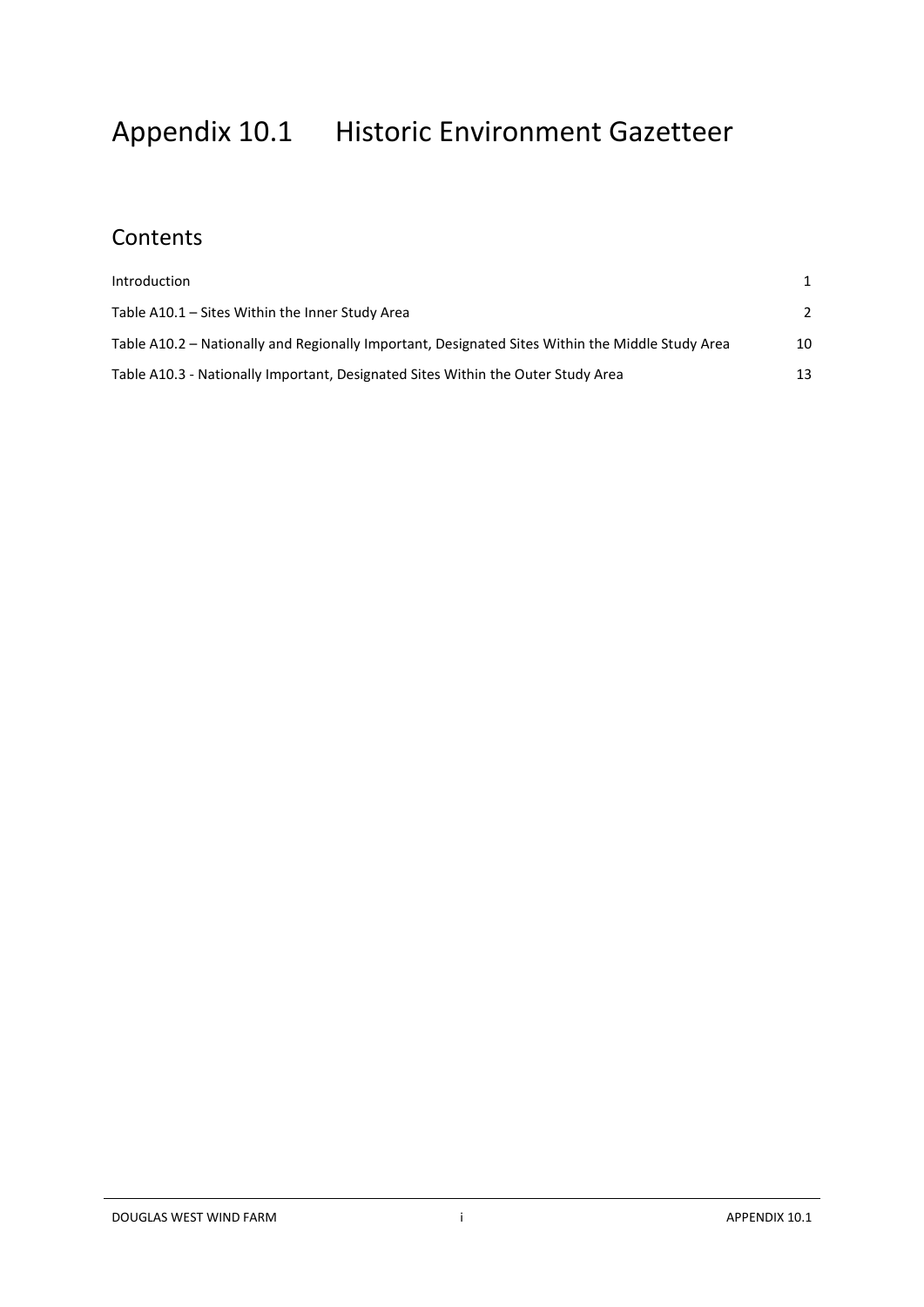This page is intentionally blank.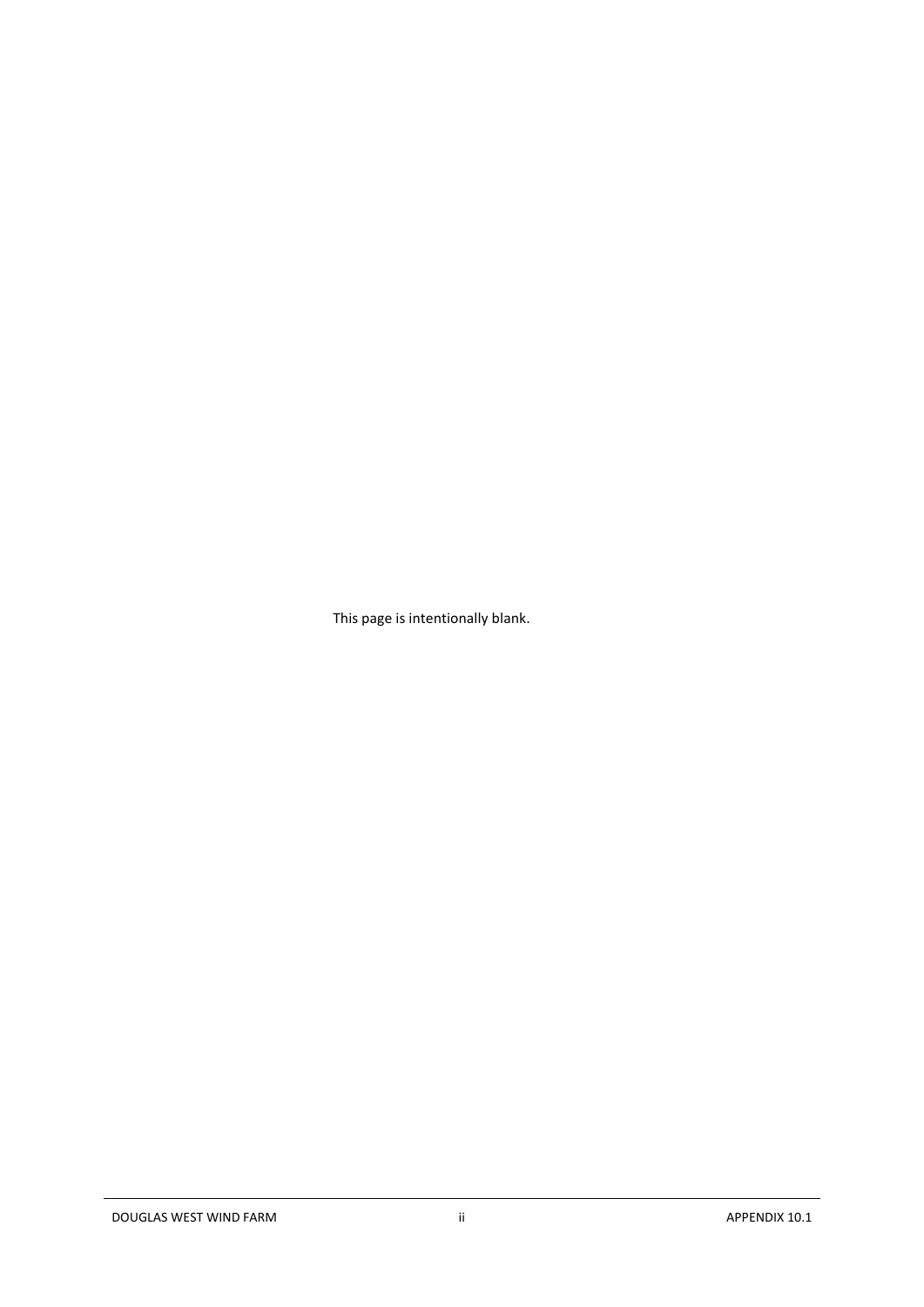## Appendix 10.1 Historic Environment Gazetteer

### <span id="page-2-0"></span>*Introduction*

The Gazetteer comprises a list of all the sites identified and directly considered during the assessment. Tables A10.1 (Inner Study Area) and A10.2 (Middle Study Area) below show the locations of sites, how these were discovered, details of what is known about them and assigns a level of importance/sensitivity. This is all in accordance with the results produced in the Historic Environment chapter (refer to Chapter 10) and shown in Figures 10.1 to 10.3.

The question marks (?) included within Table A10.1 have two meanings. They are:

- used after site descriptions when the actual site type may not be definitive, such as enclosure? or burial cairn? This applies if the interpretation has not been tested by excavation and a hypothesis/interpretation is put forward about the site; or
- used because the sites are previously unrecorded, have been newly identified during the DBA and the names are suggested based on proximity to geographical or topographical features rather than actual.

Sites in the Outer Study Area are listed in Table A10.3 and include all Scheduled Monuments, Category A Listed Structures and a World Heritage site within the study area. All sites are considered to have high sensitivity or level of importance.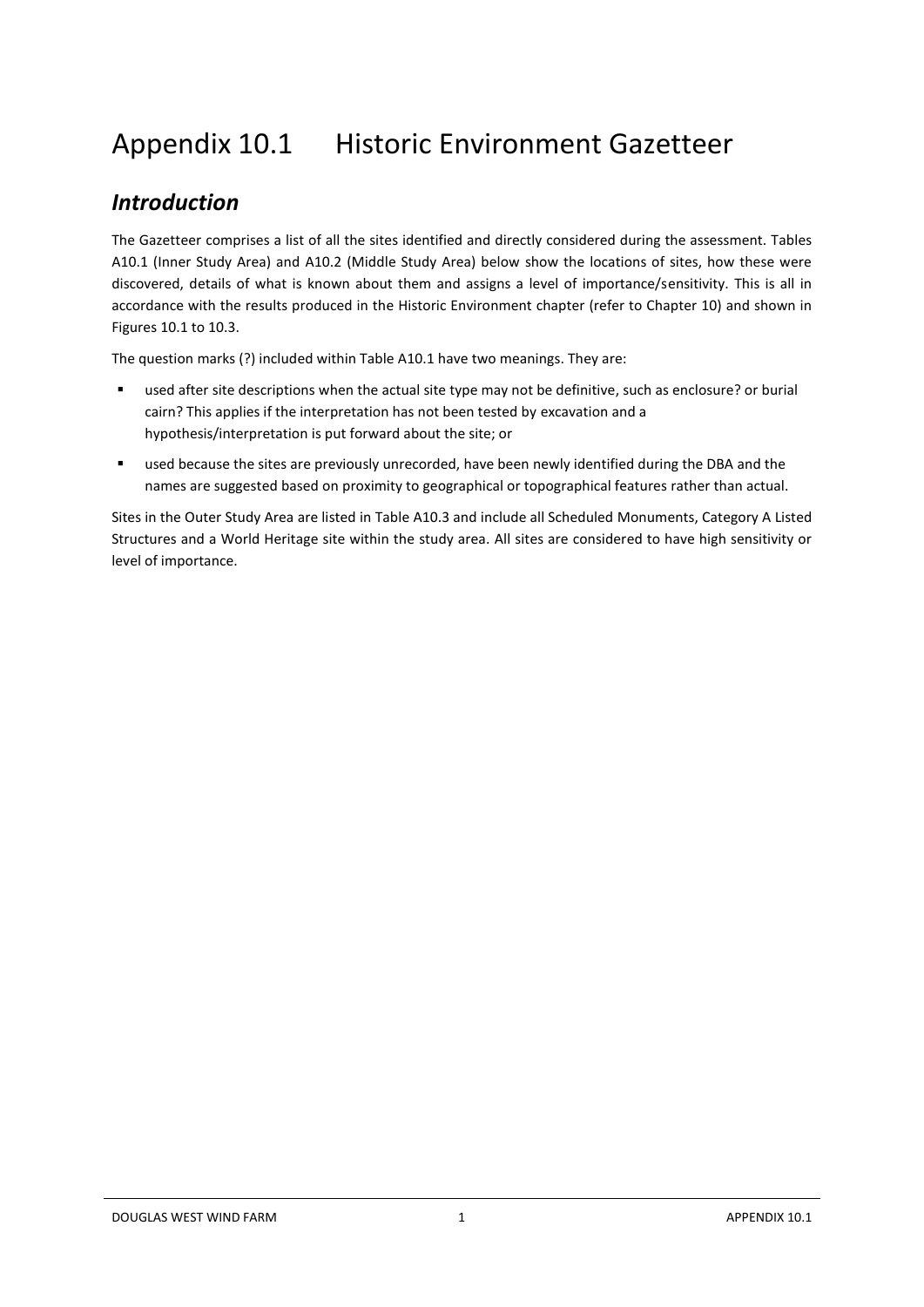#### **Table A10.1 – Sites within the Inner Study Area**

| <b>Site</b><br><b>Number</b> | Site name                             | <b>NGR</b>                                                                                                      | <b>Source</b>                                | <b>Designation</b> | Reference | <b>Site Type</b>      | <b>Description</b>                                                                                                                                                                                                                                                                                                                                                                                                     | <b>Site</b><br>Importance/<br>Sensitivity |
|------------------------------|---------------------------------------|-----------------------------------------------------------------------------------------------------------------|----------------------------------------------|--------------------|-----------|-----------------------|------------------------------------------------------------------------------------------------------------------------------------------------------------------------------------------------------------------------------------------------------------------------------------------------------------------------------------------------------------------------------------------------------------------------|-------------------------------------------|
| 1                            | UNKNOWN.<br><b>LONGHILL BURN?</b>     | c. NS 81876<br>32024                                                                                            | Aerial<br>Photographs,<br>Walkover<br>Survey | None               | N/A       | Possible enclosure    | Faint traces of a possible enclosure.<br>Vegetation very different to surrounding<br>landscape.<br>During the walkover this was assessed as a<br>naturally occurring area of high ground<br>protruding from the waterlogged ground.                                                                                                                                                                                    | Negligible                                |
| $\overline{2}$               | UNKNOWN.<br><b>ALDER BURN?</b>        | c. NS 81787<br>31829                                                                                            | Aerial<br>Photographs                        | <b>None</b>        | N/A       | Possible enclosure    | Faint traces of possible enclosure.<br>Likely part of the extensive irrigation<br>network.                                                                                                                                                                                                                                                                                                                             | Negligible                                |
| 3                            | UNKNOWN.<br><b>BROADLEA</b><br>BURN?? | c. NS 81649<br>31524                                                                                            | Aerial<br>Photographs                        | None               | N/A       | Possible enclosure    | Faint traces of possible enclosure.<br>Likely part of the extensive irrigation<br>network.                                                                                                                                                                                                                                                                                                                             | Negligible                                |
| 4                            | UNKNOWN.<br><b>ALDER BURN?</b>        | $4.01$ SW $-$<br>NS 82318<br>32133<br>$4.01$ NE $-$<br>NS 82356<br>32156<br>4.02 NS 82236<br>32023<br>(centred) | Aerial<br>photographs,<br>Walkover<br>Survey | None               | N/A       | Animal<br>enclosures? | Network of pre-improvement enclosures?<br>4.01 is a low turf bank of c.0.2-c.0.5m height<br>with a width of c.1m arranged in a rectilinear<br>arrangement 33m by 29m.<br>4.02 is a much larger irregular arrangement<br>of low linear, turf banks c.0.2m in height. It<br>was difficult to assess the shape of this site<br>on the ground, but it measures c.180m by<br>c.150m. 4.01 lies in the north corner of 4.02. | Low                                       |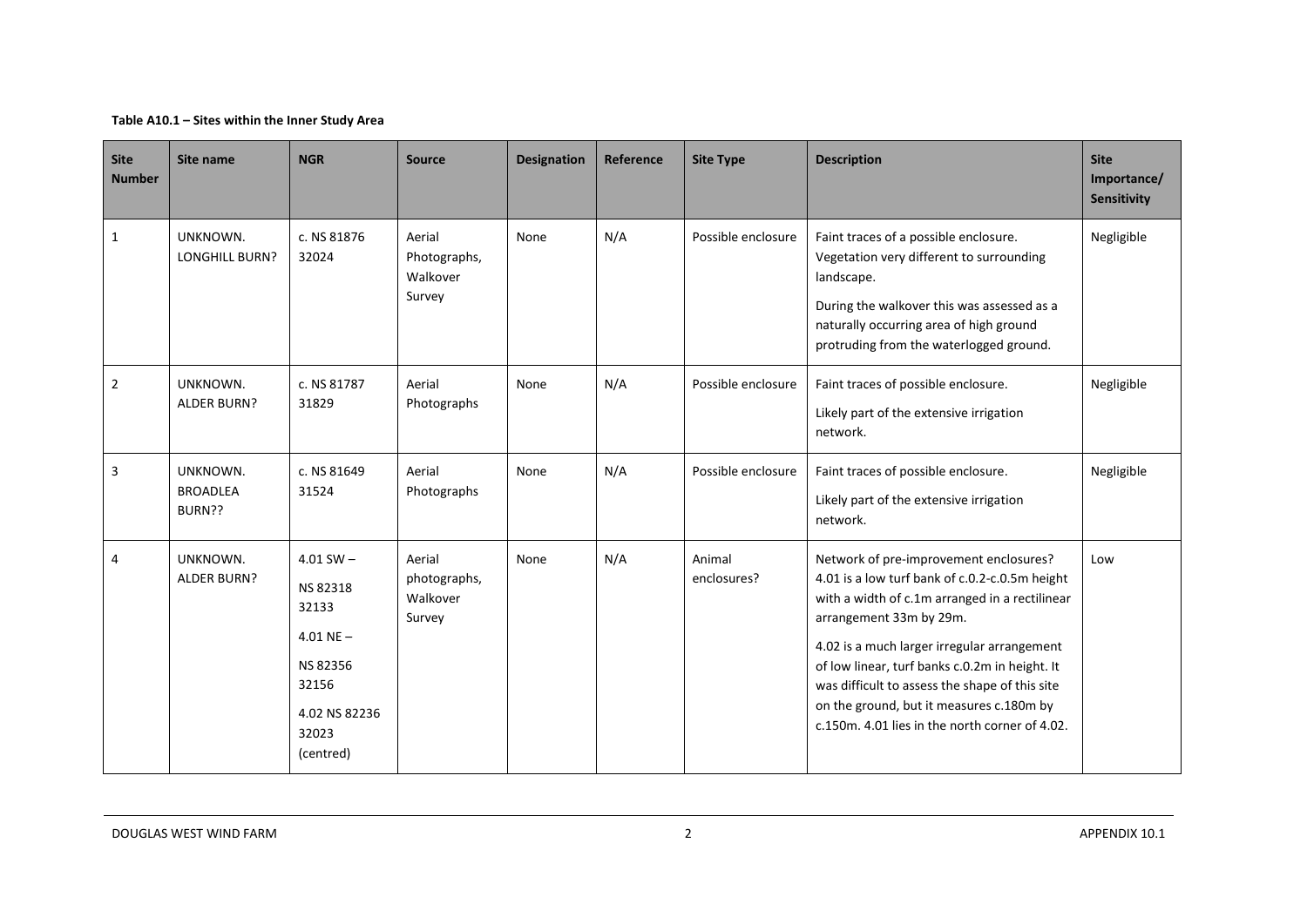| <b>Site</b><br><b>Number</b> | <b>Site name</b> | <b>NGR</b>                                                                                                                                                                                                                                                                                                                                                                                              | Source                                               | <b>Designation</b> | Reference                  | <b>Site Type</b>         | <b>Description</b>                                                                                                                                                                                                                                                                                                                                                          | <b>Site</b><br>Importance/<br>Sensitivity |
|------------------------------|------------------|---------------------------------------------------------------------------------------------------------------------------------------------------------------------------------------------------------------------------------------------------------------------------------------------------------------------------------------------------------------------------------------------------------|------------------------------------------------------|--------------------|----------------------------|--------------------------|-----------------------------------------------------------------------------------------------------------------------------------------------------------------------------------------------------------------------------------------------------------------------------------------------------------------------------------------------------------------------------|-------------------------------------------|
| $\overline{5}$               | PONIEL WATER     | - Structure 5.01<br>$-NS$ 80913<br>33040<br>- Structure 5.02<br>$-$ NS 80904<br>33049<br>- Structure 5.03<br>$-$ NS 80883<br>33033<br>- Structure 5.04<br>$-$ NS 80887<br>33095<br>- Structure 5.05<br>$-$ NS 80953<br>33123<br>- Structure 5.06<br>$-$ NS 80949<br>33134<br>- Structure 5.07<br>$-$ NS 80970<br>33130<br>- Structure 5.08<br>$-$ NS 80984<br>33132<br>- Structure 5.09<br>$-$ NS 81002 | SMR, Aerial<br>photographs<br>and walkover<br>survey | None               | <b>WOSAS PIN:</b><br>66514 | Buildings/<br>settlement | Extensive series of at least 13 rectinlinear<br>structures and mounds with clear banked<br>drystone walls and dipped interiors. Ranged<br>around a low mound at the edge of the good<br>fertile land to the N. All wall lines showed<br>indications of stone construction and where<br>this was visible, it was shown to be rough<br>and unbonded. Not previously recorded. | Medium                                    |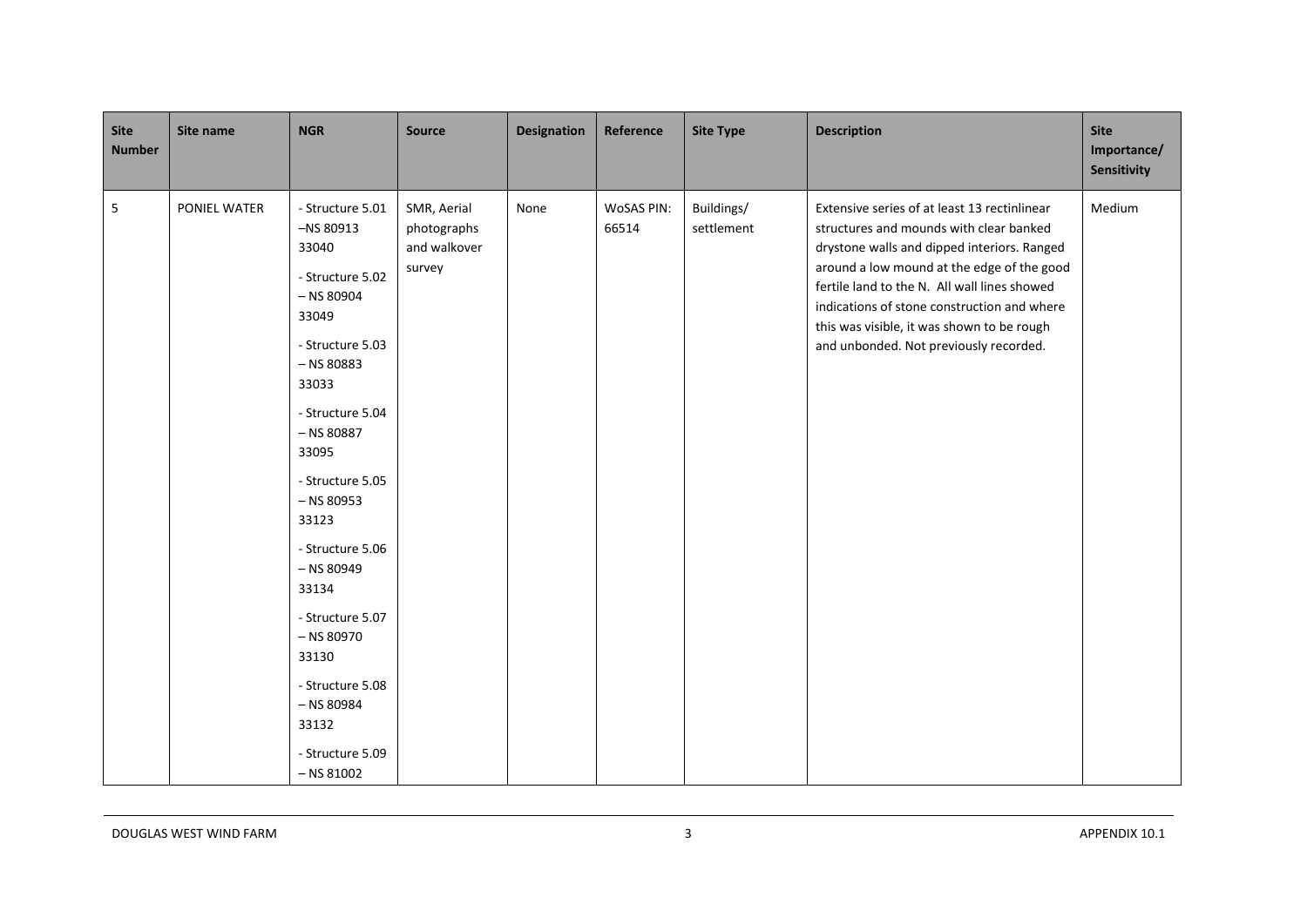| Site<br><b>Number</b> | Site name                        | <b>NGR</b>                                | <b>Source</b>                                        | <b>Designation</b> | Reference                  | <b>Site Type</b>   | <b>Description</b>                                                                                                                                                                                                                                                                                                                                                                                                        | <b>Site</b><br>Importance/<br>Sensitivity |
|-----------------------|----------------------------------|-------------------------------------------|------------------------------------------------------|--------------------|----------------------------|--------------------|---------------------------------------------------------------------------------------------------------------------------------------------------------------------------------------------------------------------------------------------------------------------------------------------------------------------------------------------------------------------------------------------------------------------------|-------------------------------------------|
|                       |                                  | 33128                                     |                                                      |                    |                            |                    |                                                                                                                                                                                                                                                                                                                                                                                                                           |                                           |
|                       |                                  | - Structure 5.10<br>$-$ NS 80999<br>33101 |                                                      |                    |                            |                    |                                                                                                                                                                                                                                                                                                                                                                                                                           |                                           |
|                       |                                  | - Structure 5.11<br>$-$ NS 80974<br>33090 |                                                      |                    |                            |                    |                                                                                                                                                                                                                                                                                                                                                                                                                           |                                           |
|                       |                                  | - Structure 5.12<br>$-$ NS 80972<br>33073 |                                                      |                    |                            |                    |                                                                                                                                                                                                                                                                                                                                                                                                                           |                                           |
|                       |                                  | - Structure 5.13<br>$-$ NS 80962<br>33065 |                                                      |                    |                            |                    |                                                                                                                                                                                                                                                                                                                                                                                                                           |                                           |
| 6                     | <b>BRACKENSIDE</b>               | NS 80660<br>33089                         | SMR, Aerial<br>photographs<br>and walkover<br>survey | None               | <b>WOSAS PIN:</b><br>66516 | Cairn              | Roughly circular stone mound of drystone<br>rubble sitting on naturally prominent ground.<br>Contains very large boulders with an opening<br>on the crown, set with a circle of stones<br>clearly edging an opening.                                                                                                                                                                                                      | Medium                                    |
| $\overline{7}$        | UNKNOWN.<br><b>PONIEL WATER?</b> | NS 80950<br>33235                         | Walkover<br>survey                                   | None               | N/A                        | Possible lime kiln | Measuring an overall 26m W-E by 9m N-S the<br>site is dug into a naturally occurring hillock,<br>utilising the existing topography to create<br>the kiln. At the western end two parallel<br>cuttings measuring 6m W-E by 2m N-S with a<br>depth of around 1m are clearly faced and<br>supported internally by rubble walling.<br>These were in all likelihood the drawholes for<br>the removal of the lime. To the E two | Low                                       |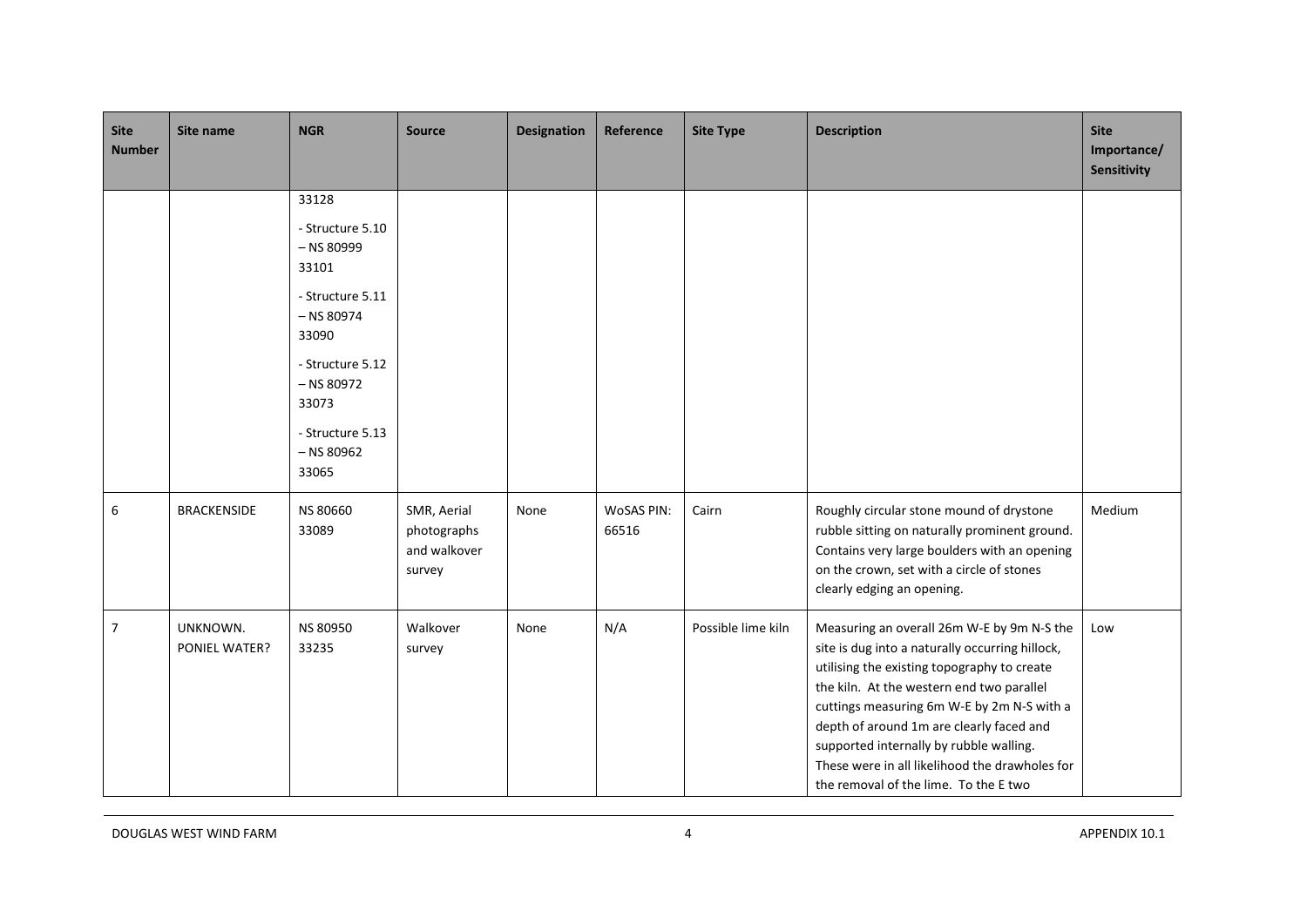| <b>Site</b><br><b>Number</b> | Site name                 | <b>NGR</b>                                                                                                                                                                                                                         | <b>Source</b>                                        | <b>Designation</b> | Reference           | <b>Site Type</b>                    | <b>Description</b>                                                                                                                                                                                                                     | <b>Site</b><br>Importance/<br>Sensitivity |
|------------------------------|---------------------------|------------------------------------------------------------------------------------------------------------------------------------------------------------------------------------------------------------------------------------|------------------------------------------------------|--------------------|---------------------|-------------------------------------|----------------------------------------------------------------------------------------------------------------------------------------------------------------------------------------------------------------------------------------|-------------------------------------------|
|                              |                           |                                                                                                                                                                                                                                    |                                                      |                    |                     |                                     | significant depressions have been excavated<br>into the top of the mound, 1.5m deep at<br>their deepest point. These are likely to be<br>the access holes for the kiln chamber,<br>perhaps divided by a surviving area of<br>vaulting. |                                           |
| 8                            | UNKNOWN.<br>PONIEL WATER? | $-$ Cairn 8.01 $-$<br>NS 81051<br>33273<br>- Cairn 8.02 -<br>NS 81008<br>33262<br>Cairn 8.03 -<br>NS 81026<br>33297<br>Cairn 8.04 -<br>NS 81075<br>33294<br>Cairn 8.05 -<br>NS 81059<br>33377<br>Cairn 8.06 -<br>NS 81053<br>33351 | SMR, Aerial<br>photographs<br>and walkover<br>survey | None               | WoSAS PIN:<br>66515 | Series of field<br>clearance cairns | Located on aerial images from 1946 and<br>during the walkover survey.<br>On the whole these sites lie outwith the<br>Revised Development, but some of the<br>cairns may be just within the site.                                       | Low                                       |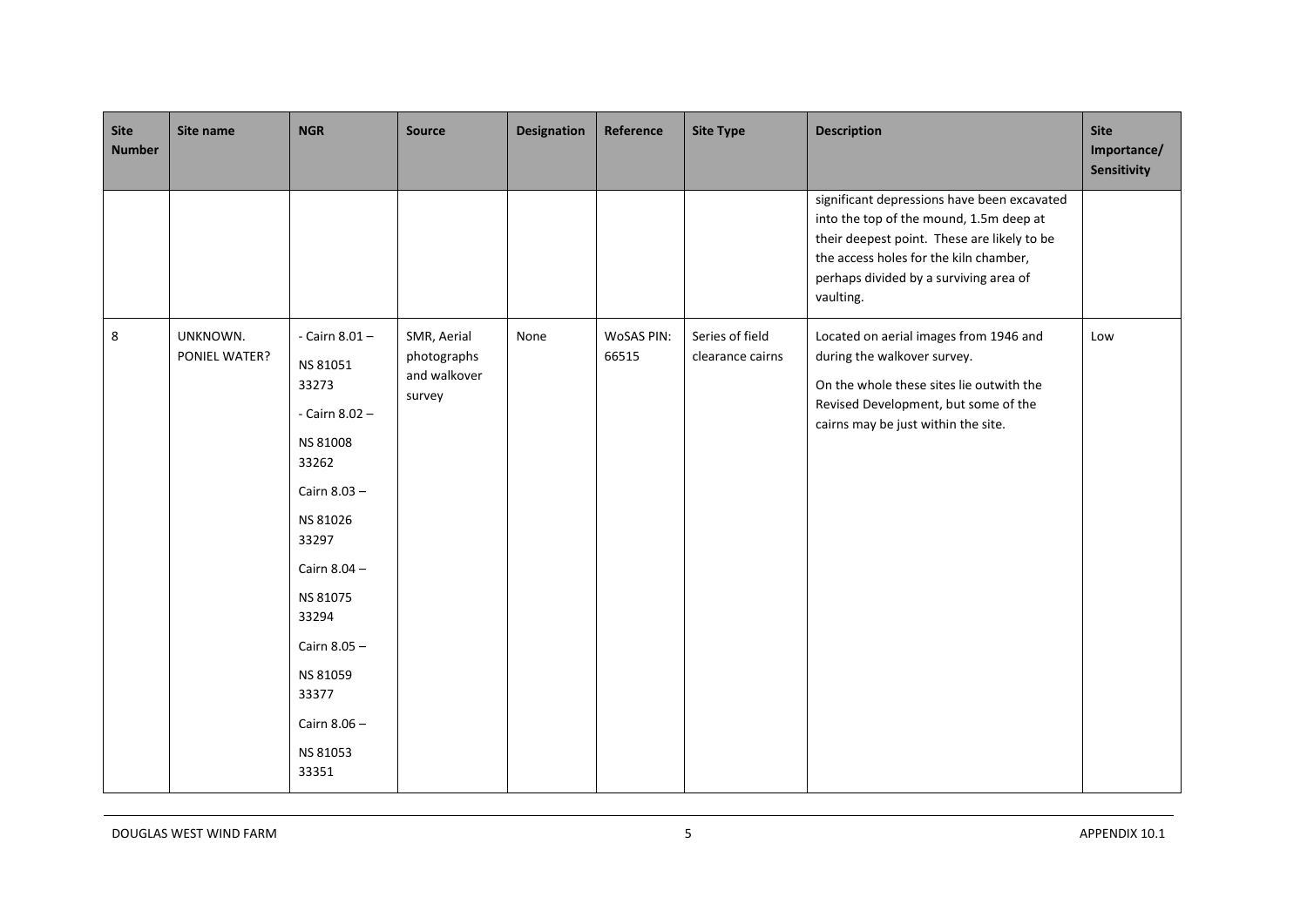| <b>Site</b><br><b>Number</b> | Site name               | <b>NGR</b>                                                                                                                                      | <b>Source</b>      | <b>Designation</b> | Reference | <b>Site Type</b>                                            | <b>Description</b>                                                                                                                                                                                                                                                                                                                                                                                                           | <b>Site</b><br>Importance/<br>Sensitivity |
|------------------------------|-------------------------|-------------------------------------------------------------------------------------------------------------------------------------------------|--------------------|--------------------|-----------|-------------------------------------------------------------|------------------------------------------------------------------------------------------------------------------------------------------------------------------------------------------------------------------------------------------------------------------------------------------------------------------------------------------------------------------------------------------------------------------------------|-------------------------------------------|
|                              |                         | Cairn 8.07 -<br>NS 81009<br>33371<br>Cairn 8.08 -<br>NS 80983<br>33307<br>Cairn 8.09 -<br>NS 80998<br>33314<br>Cairn 8.10-<br>NS 81109<br>33411 |                    |                    |           |                                                             |                                                                                                                                                                                                                                                                                                                                                                                                                              |                                           |
| 9                            | UNKNOWN.<br>ALDER BURN? | NS 81963<br>31708                                                                                                                               | Walkover<br>Survey | None               | N/A       | Possible<br>structure/ animal<br>enclosure or<br>irrigation | A low rectilinear mound adjacent to Site (13)<br>running north-west to south-east for<br>c.21.5m, with a width of 4m. The interior of<br>the mound was dipped with two clear north-<br>west to south-east running cross walls<br>dividing the centre into three clearly<br>partitioned areas. No evidence existed for<br>the use of stone in the structure and it seems<br>the walls may have been formed by banked<br>turf. | Low                                       |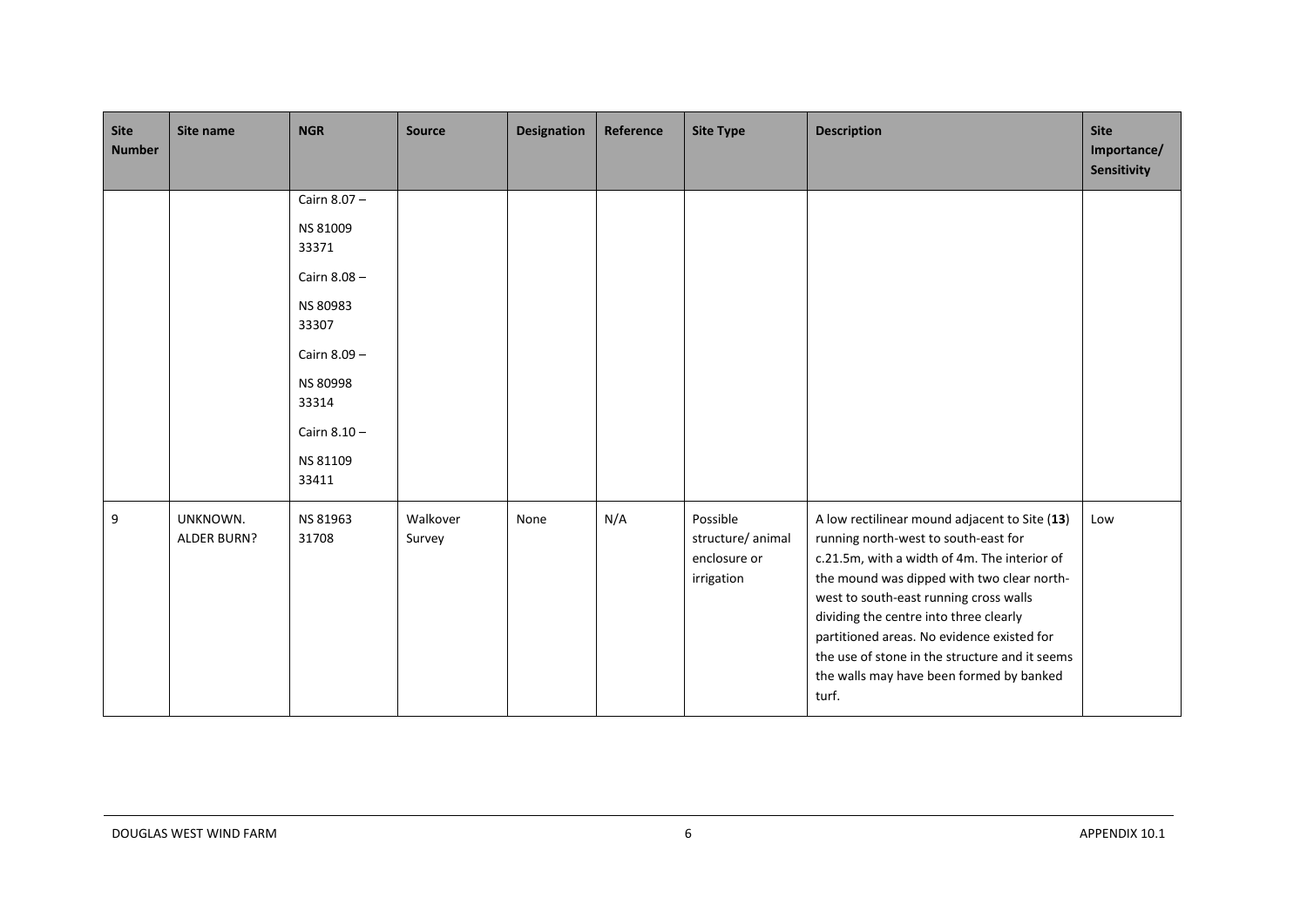| <b>Site</b><br><b>Number</b> | Site name          | <b>NGR</b>               | <b>Source</b>                                                     | <b>Designation</b> | Reference                 | <b>Site Type</b> | <b>Description</b>                                                                                                                                            | <b>Site</b><br>Importance/<br>Sensitivity |
|------------------------------|--------------------|--------------------------|-------------------------------------------------------------------|--------------------|---------------------------|------------------|---------------------------------------------------------------------------------------------------------------------------------------------------------------|-------------------------------------------|
| 10                           | PONIEL WATER       | NS 81170<br>33220        | SMR and NMRS.<br>Aerial<br>photographs<br>and walkover<br>survey. | None               | <b>WOSAS PIN</b><br>17329 | Animal enclosure | Large drystone enclosure visible from aerial<br>photographs and 1 <sup>st</sup> edition OS. Partially<br>overlain by spoil/road from nearby coal<br>workings. | Negligible                                |
| 11                           | <b>BRACKENSIDE</b> | NS 81170<br>33230        | SMR and NMRS.<br>Aerial<br>photographs<br>and walkover<br>survey. | None               | <b>WOSAS PIN</b><br>41262 | Animal enclosure | Large drystone enclosure visible from aerial<br>photographs and 1st edition OS. Partially<br>overlain by spoil/road from nearby coal<br>workings.             | Negligible                                |
| 12                           | <b>ARKNEY HILL</b> | NS 81554<br>31979        | SMR and NMRS.<br>Aerial<br>photographs<br>and walkover<br>survey. | None               | <b>WOSAS PIN</b><br>58096 | Enclosure        | Post-medieval sheep ree.                                                                                                                                      | Negligible                                |
| 13                           | <b>ALDER BURN</b>  | <b>NS 81944</b><br>31755 | SMR and NMRS.<br>Aerial<br>photographs<br>and walkover<br>survey. | None               | <b>WOSAS PIN</b><br>58097 | Sheepfold        | Post-medieval sheepfold.                                                                                                                                      | Negligible                                |
| 14                           | <b>ALDER BURN</b>  | NS 82026<br>31655        | SMR and NMRS.<br>Map regression.                                  | None               | <b>WOSAS PIN</b><br>58098 | Sheepfold        | Post-medieval sheepfold.                                                                                                                                      | Negligible                                |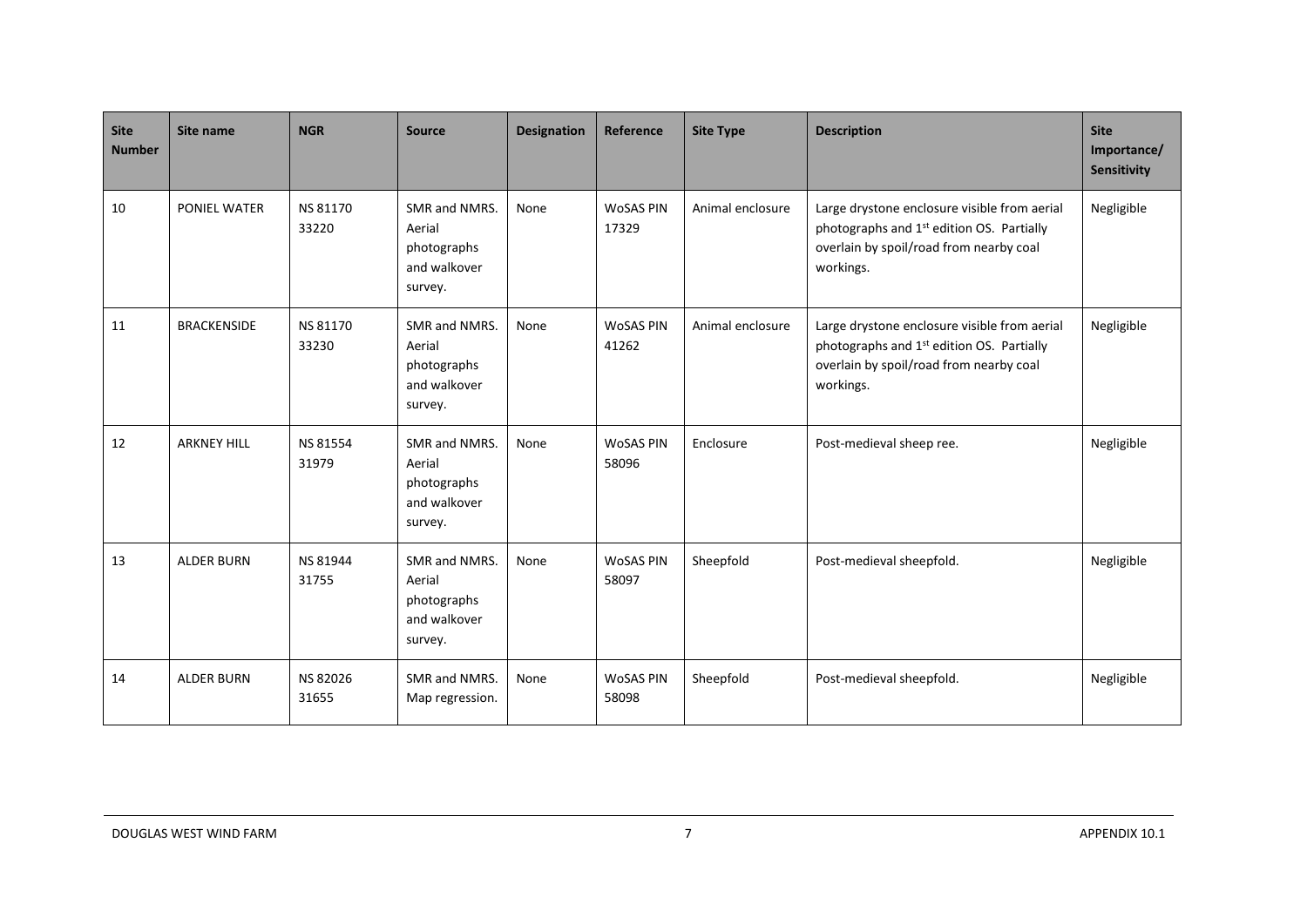| <b>Site</b><br><b>Number</b> | Site name                           | <b>NGR</b>                                                      | <b>Source</b>                                                       | <b>Designation</b> | Reference | <b>Site Type</b>        | <b>Description</b>                                                                                                    | <b>Site</b><br>Importance/<br>Sensitivity |
|------------------------------|-------------------------------------|-----------------------------------------------------------------|---------------------------------------------------------------------|--------------------|-----------|-------------------------|-----------------------------------------------------------------------------------------------------------------------|-------------------------------------------|
| 15                           | <b>BRACKENSIDE</b>                  | NS 80388<br>33050                                               | Map regression,<br>aerial<br>photographs<br>and walkover<br>survey. | None               | N/A       | Farmstead               | Small multi-period cottage with associated<br>byre. Visible on 1 <sup>st</sup> edition OS.                            | Low                                       |
| 16                           | UNKNOWN.<br><b>LONGHILL BURN?</b>   | NS 81880<br>32152                                               | Map regression,<br>aerial<br>photographs<br>and walkover<br>survey. | None               | N/A       | Enclosure               | Drystone walled enclosure to S of mined<br>area. First recorded on 2 <sup>nd</sup> edition OS.                        | Low                                       |
| 17                           | ERKING HILL /<br><b>ERKNEY HILL</b> | Unknown $-$<br>Possibly in the<br>vicinity of NS<br>81550 31980 | Map regression                                                      | None               | N/A       | Settlement/<br>fermtoun | A small fermtoun or settlement first depicted<br>on William Roy's map of c.1750.<br>Not shown on any subsequent maps. | Medium                                    |
| 18                           | STAND BURN /<br><b>STANDBURN</b>    | Unknown $-$<br>Possibly in the<br>vicinity of NS<br>82030 31650 | Map regression                                                      | None               | N/A       | Settlement/<br>fermtoun | A small fermtoun or settlement first depicted<br>on William Roy's map of c.1750.                                      | Medium                                    |
| 19                           | ALLER BURN /<br><b>ALDERBURN</b>    | Unknown $-$<br>Possibly in the<br>vicinity of NS<br>82520 32445 | Map regression                                                      | None               | N/A       | Settlement/<br>fermtoun | A small fermtoun or settlement first depicted<br>on William Roy's map of c.1750.                                      | Medium                                    |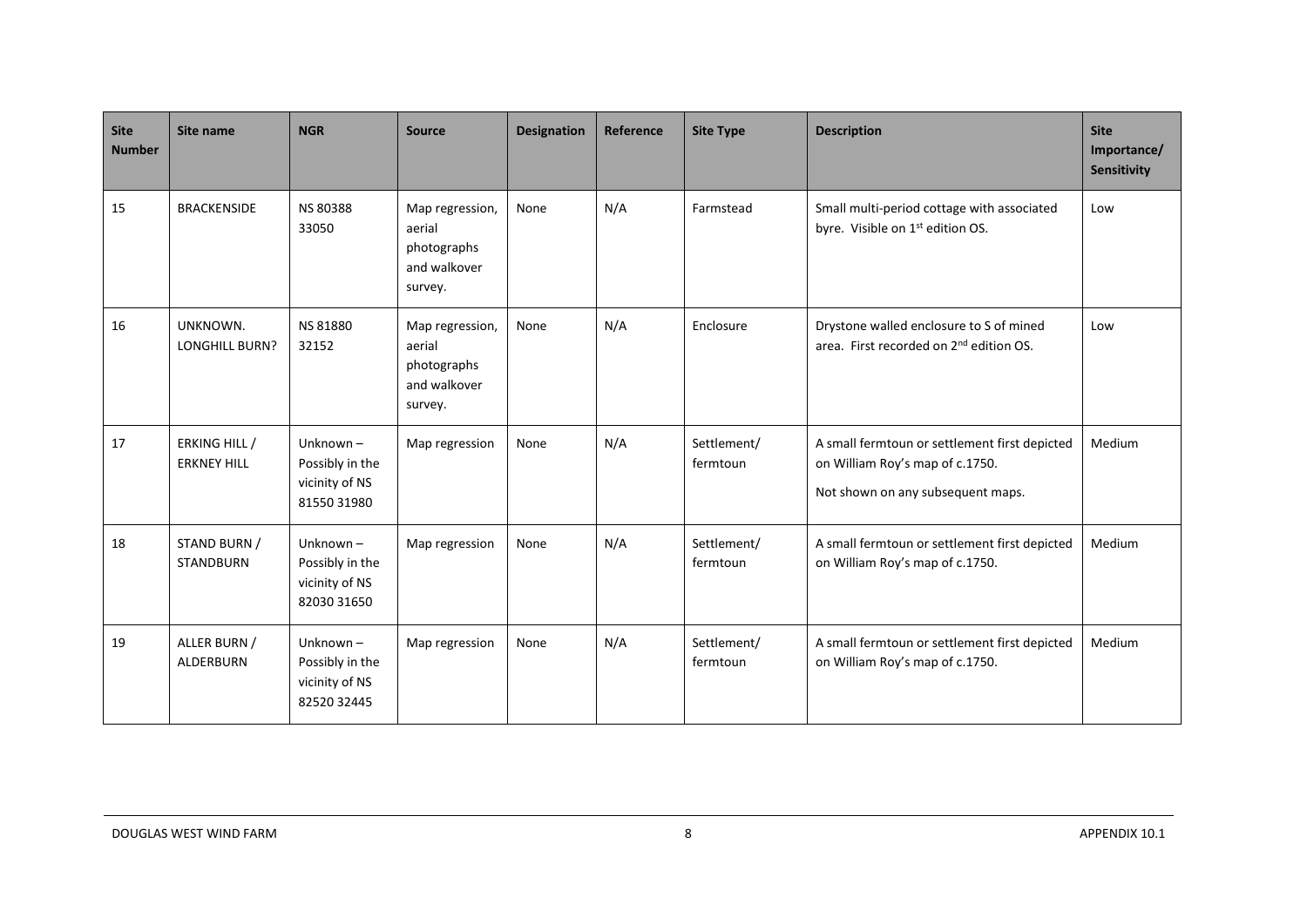| <b>Site</b><br><b>Number</b> | Site name          | <b>NGR</b>               | <b>Source</b>                                     | <b>Designation</b> | Reference                  | <b>Site Type</b>        | <b>Description</b>                                                                                                                                                                                                                                                                                                                                                                                                             | <b>Site</b><br>Importance/<br>Sensitivity |
|------------------------------|--------------------|--------------------------|---------------------------------------------------|--------------------|----------------------------|-------------------------|--------------------------------------------------------------------------------------------------------------------------------------------------------------------------------------------------------------------------------------------------------------------------------------------------------------------------------------------------------------------------------------------------------------------------------|-------------------------------------------|
| 20                           | ALDERBURN          | <b>NS 82780</b><br>32850 | SMR, Map<br>regression                            | None               | <b>WOSAS PIN:</b><br>17333 | Settlement/<br>fermtoun | Two buildings (one roofed and one unroofed)<br>shown on the 1 <sup>st</sup> edition OS. An unroofed<br>building and access track shown on the<br>current OS.<br>This may be the same as Site (19), but the<br>differences between Roy's map and the OS<br>are fairly significant.<br>Possible successor to Site (19).<br>Any traces of this site were likely removed by<br>the coal quarrying in the 20 <sup>th</sup> century. | Negligible                                |
| 21                           | LANG / LANGHILL    | <b>NS 82250</b><br>33080 | SMR, Map<br>regression                            | None               | <b>WOSAS PIN:</b>          | Settlement/<br>fermtoun | A small fermtoun or settlement first depicted<br>as 'Long' on William Roy's map of c.1750.<br>Roofed building and enclosure shown on the<br>1st edition (Lanarkshire 38) map.<br>Any traces of this site were undoubtedly<br>removed by the coal quarrying in the 20 <sup>th</sup><br>century.                                                                                                                                 | Negligible                                |
| 22                           | <b>BRACKENSIDE</b> | <b>NS 80614</b><br>33136 | SMR, Aerial<br>photographs,<br>Walkover<br>Survey | None               | <b>WOSAS PIN:</b><br>66513 | Rig and Furrow          | An area of rig and furrow and cultivation<br>covering an area 200m by 200m. Likely<br>associated with Site (15).                                                                                                                                                                                                                                                                                                               | Negligible                                |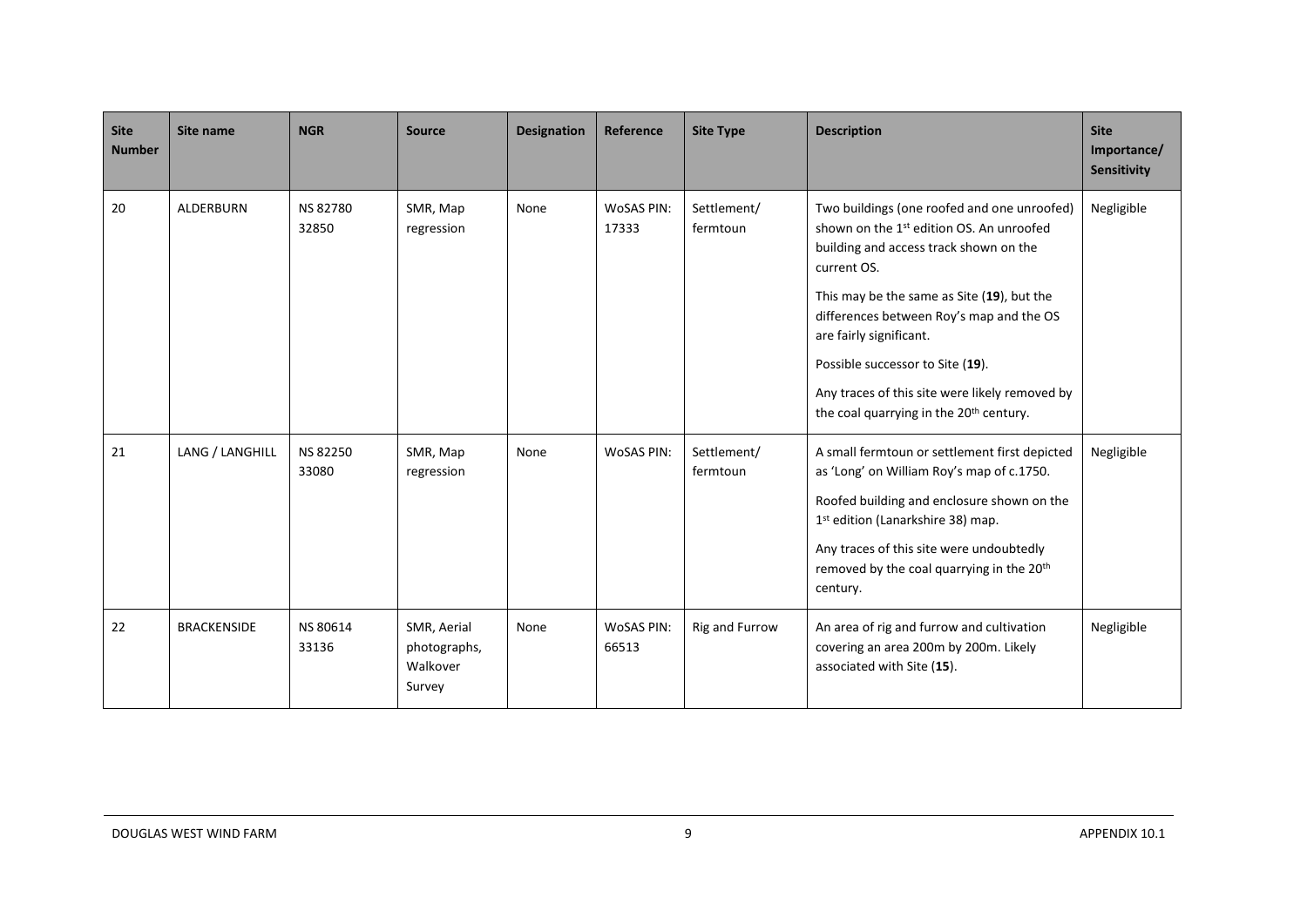| <b>Site</b><br><b>Number</b> | <b>Name</b>                                             | <b>NGR</b>     | <b>Designation</b>                | Reference | <b>Description</b>                                                                                                                                                                                                                   | <b>Site</b><br>Importance/<br><b>Sensitivity</b> |
|------------------------------|---------------------------------------------------------|----------------|-----------------------------------|-----------|--------------------------------------------------------------------------------------------------------------------------------------------------------------------------------------------------------------------------------------|--------------------------------------------------|
| 23                           | DOUGLAS, ST BRIDE'S CHAPEL                              | NS 83518 30966 | <b>Scheduled Monument</b>         | 90265     | A church with origins in the 14 <sup>th</sup> century, although<br>some of the ruins may be later. The church is<br>associated with the Douglas family, a number of<br>whom are buried within wall tombs, still preserved<br>inside. | High                                             |
| 24                           | THORRIL CASTLE, BASTLE<br>HOUSE 450m NNE OF<br>PARKHEAD | NS 86379 30991 | <b>Scheduled Monuments</b>        | 5425      | Remains of a group of 16 <sup>th</sup> or early 17 <sup>th</sup> century farm<br>buildings. The site can be separated into three<br>separate buildings and is recorded in the OSA.                                                   | High                                             |
| 25                           | DOUGLAS, MONUMENT TO<br>JAMES, EARL OF ANGUS            | NS 83467 30955 | <b>Category A Listed Building</b> | LB: 1457  | A bronze statue of James, Earl of Angus erected in<br>1892 commemorating the 200 <sup>th</sup> anniversary of the<br>raising of the Cameronian regiment.                                                                             | High                                             |
| 26                           | DOUGLAS, ST BRIDE'S<br><b>CHURCH</b>                    | NS 83587 30952 | <b>Category A Listed Building</b> | LB: 1490  | Choir and ruined south aisle of late 14 <sup>th</sup> century<br>Gothic Church. The church is associated with the<br>Douglas family, a number of whom are buried within<br>wall tombs, still preserved inside.                       | High                                             |
| 27.01                        | DOUGLAS, SPRINGHILL                                     | NS 83470 30431 | <b>Category B Listed Building</b> | LB: 1451  | 19 <sup>th</sup> century, 2 storey, 3 bay house.<br>Building within the wider village of Douglas.                                                                                                                                    | Medium                                           |
| 27.02                        | DOUGLAS, 38 AYR ROAD,<br><b>EARLSTON</b>                | NS 83766 30855 | <b>Category B Listed Building</b> | LB: 1452  | Mid 19th century, 3 bay classical house.<br>Building within the wider village of Douglas and the<br>Conservation Area.                                                                                                               | Medium                                           |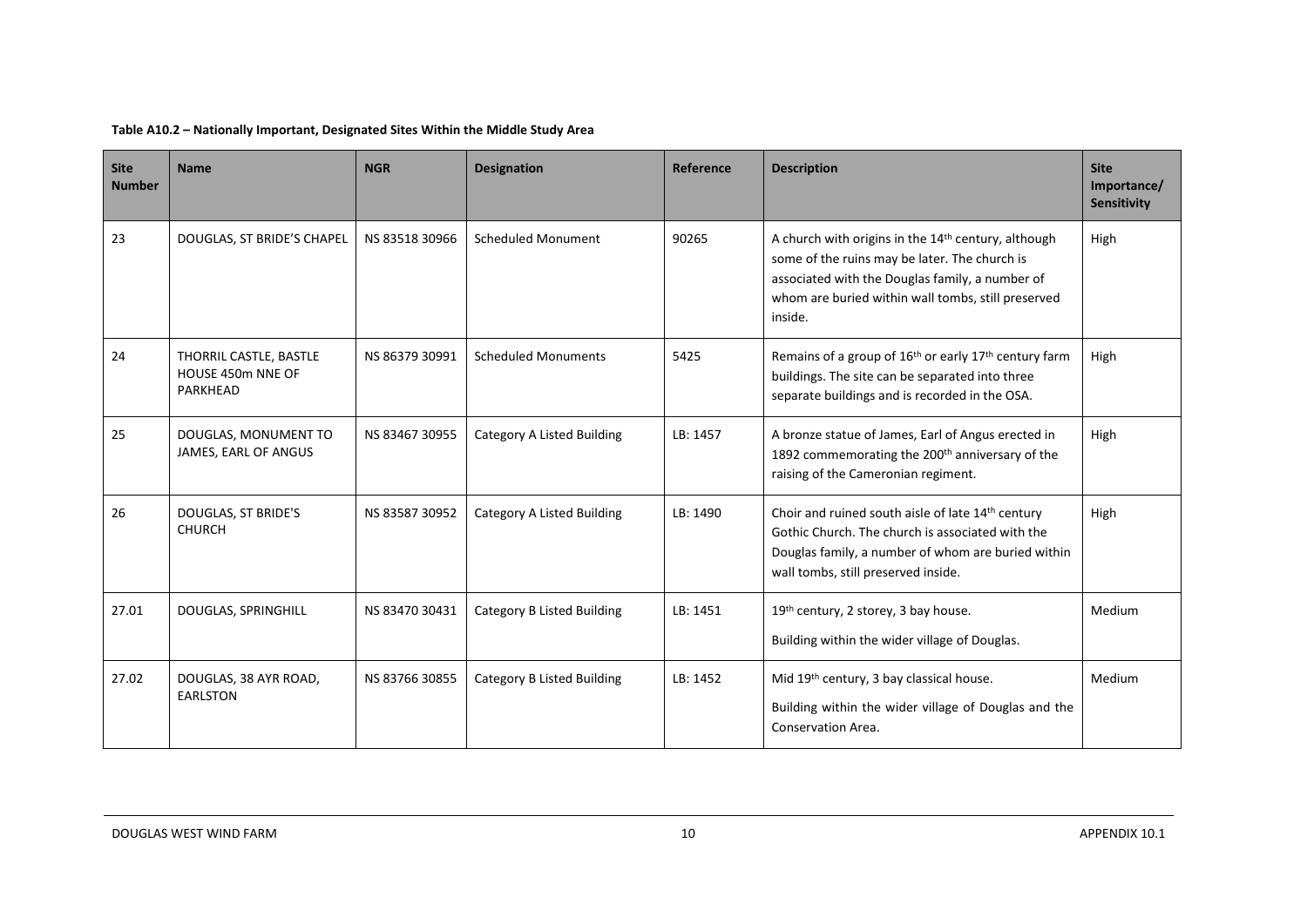| <b>Site</b><br><b>Number</b> | <b>Name</b>                                         | <b>NGR</b>     | <b>Designation</b>                | Reference | <b>Description</b>                                                                                                                                                        | <b>Site</b><br>Importance/<br>Sensitivity |
|------------------------------|-----------------------------------------------------|----------------|-----------------------------------|-----------|---------------------------------------------------------------------------------------------------------------------------------------------------------------------------|-------------------------------------------|
| 27.03                        | DOUGLAS, DOUGLAS ARMS<br><b>HOTEL</b>               | NS 83527 30679 | <b>Category B Listed Building</b> | LB: 1453  | 19th century, 2 storey, 3 bay hotel.<br>Building within the wider village of Douglas and the<br>Conservation Area.                                                        | Medium                                    |
| 27.04                        | DOUGLAS, BELL'S WYND, ST<br>SOPHIA EPISCOPAL CHURCH | NS 83553 30961 | Category B Listed Building        | LB: 1454  | 2 storey, 4 bay rubble building dated to 1706.<br>Building within the wider village of Douglas and the<br>Conservation Area.                                              | Medium                                    |
| 27.05                        | DOUGLAS, VILLAGE PARISH<br>CHURCH                   | NS 83760 30967 | <b>Category B Listed Building</b> | LB: 1456  | Church originally built in 1781 but altered in the<br>early 19th century and again in 1868.<br>Building within the wider village of Douglas and the<br>Conservation Area. | Medium                                    |
| 27.06                        | DOUGLAS, 74 MAIN STREET,<br><b>SUN INN</b>          | NS 83608 30918 | <b>Category B Listed Building</b> | LB: 1487  | Structure dated to 1621, with crow stepped gables, 3<br>storeys and 4 bays.<br>Building within the wider village of Douglas and the<br>Conservation Area.                 | Medium                                    |
| 27.07                        | DOUGLAS, 11 ADDISON<br>DRIVE, MANSEFIELD            | NS 83629 30540 | <b>Category B Listed Building</b> | LB: 1489  | 19th century, 2 storey, 3 bay house.<br>Building within the wider village of Douglas.                                                                                     | Medium                                    |
| 28                           | <b>HAPPENDON LODGE</b>                              | NS 85262 33591 | <b>Category B Listed Building</b> | LB: 1494  | Lodge dated to 1851 and built by architect William<br>Burn.                                                                                                               | Medium                                    |
| 29                           | DOUGLAS, NEW MAINS                                  | NS 84806 31396 | <b>Category B Listed Building</b> | LB: 1496  | Estate complex dated to 1838.                                                                                                                                             | Medium                                    |
| 30                           | PONIEL OLD BRIDGE                                   | NS 85303 35188 | Category B Listed Building        | LB: 1497  | Early 19 <sup>th</sup> century single segmental-span bridge.                                                                                                              | Medium                                    |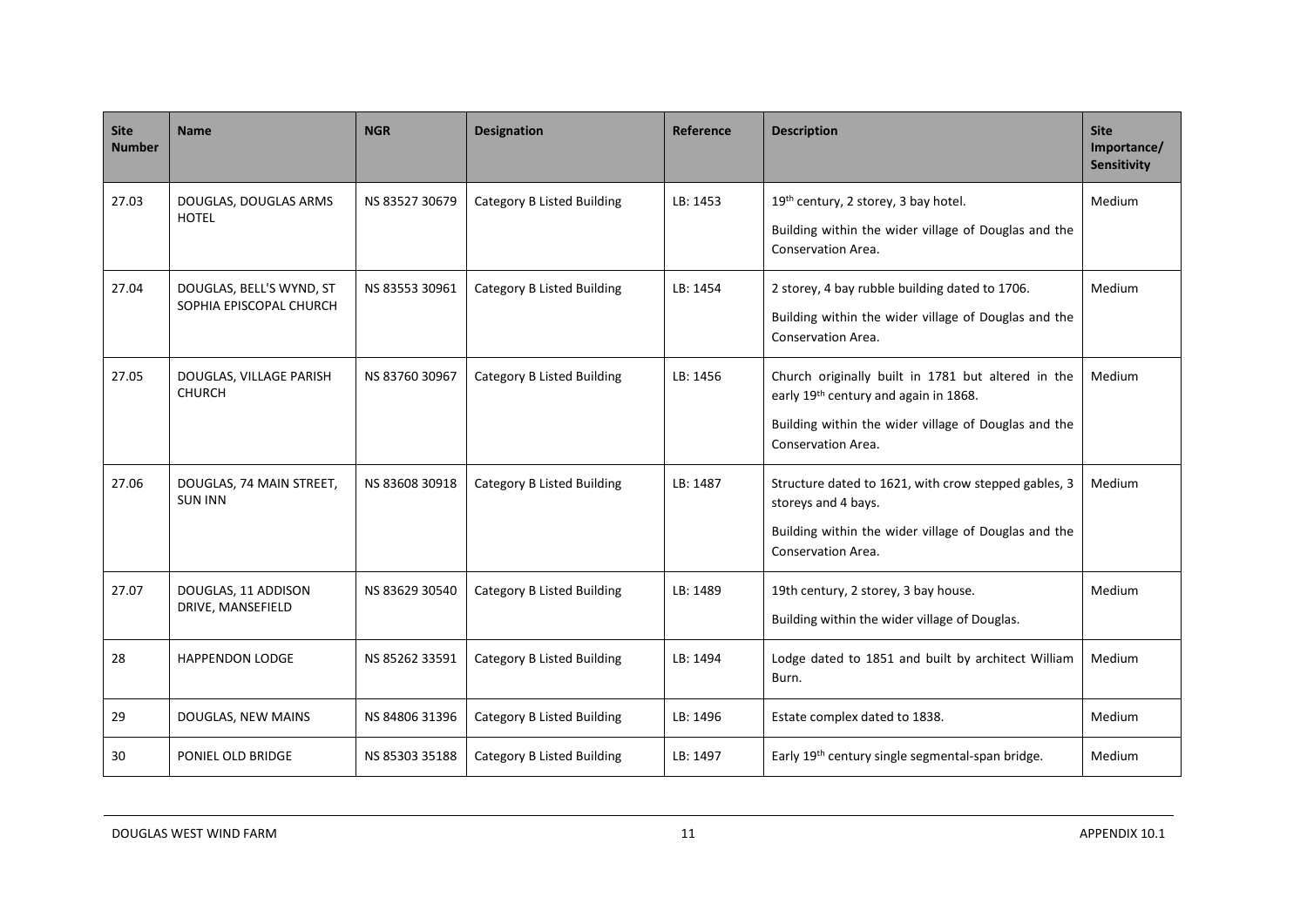| <b>Site</b><br><b>Number</b> | <b>Name</b>                                     | <b>NGR</b>     | <b>Designation</b>                | Reference | <b>Description</b>                                                                                                                                    | <b>Site</b><br>Importance/<br>Sensitivity |
|------------------------------|-------------------------------------------------|----------------|-----------------------------------|-----------|-------------------------------------------------------------------------------------------------------------------------------------------------------|-------------------------------------------|
| 31                           | AUCHLOCHAN BRIDGE                               | NS 81031 37708 | <b>Category B Listed Building</b> | LB: 7688  | Single arch dated to c.1790, spanning River Nethan.                                                                                                   | Medium                                    |
| 32                           | RIGSIDE, FOLKERTON MILL                         | NS 85704 35909 | <b>Category B Listed Building</b> | LB: 7695  | Early 19th century mill still in use. Likely constructed<br>on the site of an older mill.                                                             | Medium                                    |
| 33                           | <b>BIRKHILL HOUSE</b>                           | NS 83859 35602 | <b>Category B Listed Building</b> | LB: 7692  | Dated 1692 over door, but core likely dates to 18th-<br>19 <sup>th</sup> centuries                                                                    | Medium                                    |
| 34                           | <b>WEST TOWN, STATUE</b>                        | NS 82800 33800 | Category B Listed Building        | LB: 13402 | Stone sculpture of Colonel Robertson of Hallcraig by<br>Robert Forrest dated to c.1815 and moved to this<br>site in 1929.                             | <b>Medium</b>                             |
| 35                           | <b>CASTLE MAINS</b>                             | NS 86025 32720 | <b>Category B Listed Building</b> | LB: 1448  | Mid 18 <sup>th</sup> century, 2 storey and attic 3-bay coursed<br>rubble house.                                                                       | Medium                                    |
| 36                           | <b>UDDINGTON VILLAGE,</b><br>KONISBERG, COTTAGE | NS 86300 33300 | <b>Category B Listed Building</b> | LB: 1463  | Mid 19 <sup>th</sup> century single storey cottage                                                                                                    | Medium                                    |
| 37                           | <b>WOLFCROOKS BRIDGE</b>                        | NS 86586 36109 | <b>Category B Listed Building</b> | LB: 1464  | Single span bridge over Poniel Water. Dated 1826.                                                                                                     | <b>Medium</b>                             |
| 38                           | <b>DOUGLAS</b>                                  | NS 83480 30879 | <b>Conservation Area</b>          | N/A       | Conservation Area centred on the heart of medieval<br>Douglas. This Conservation Area also encompasses a<br>number of the other sites within Douglas. | <b>Medium</b>                             |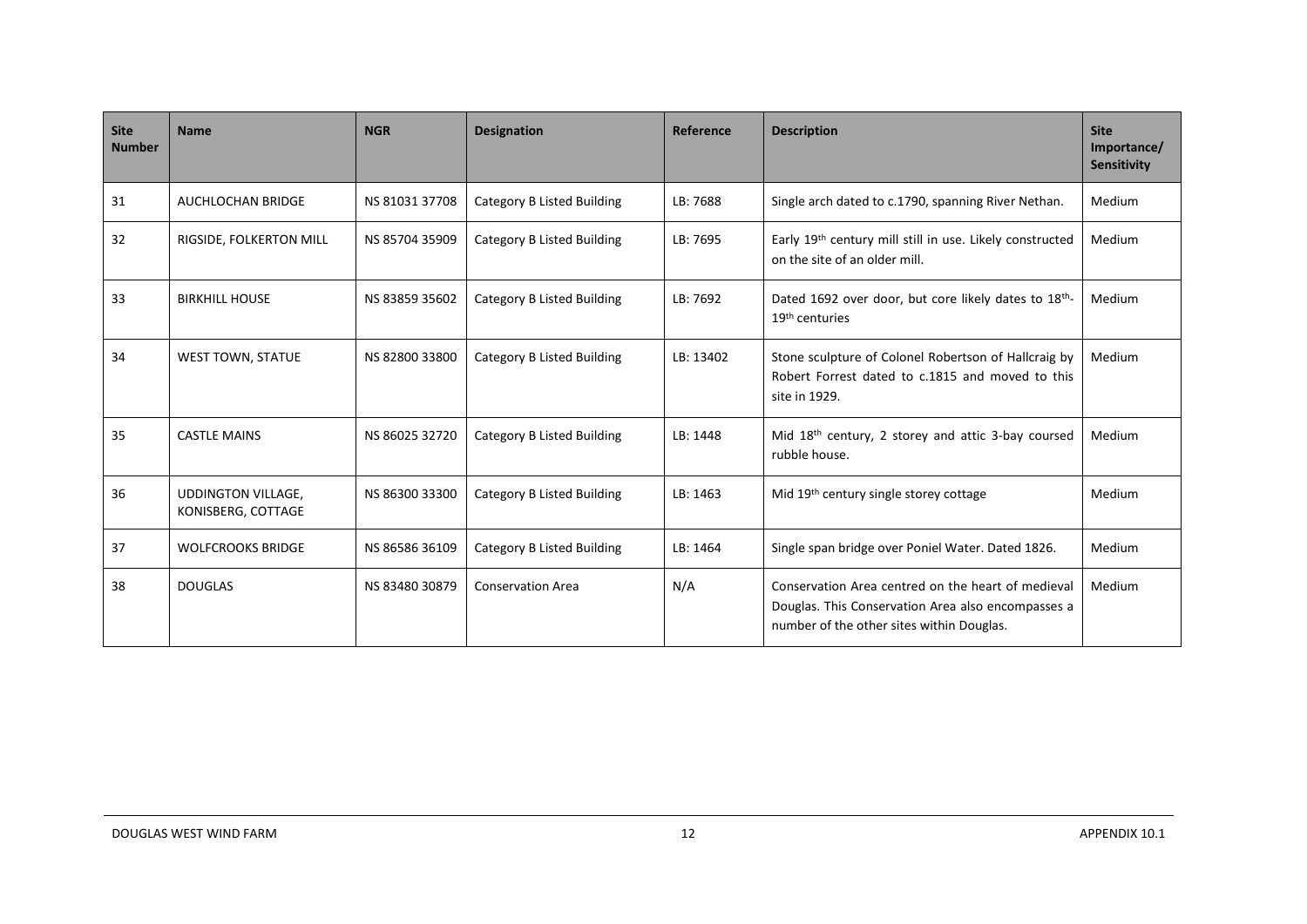### **Table A10.3 – Nationally Important, Designated Sites within the Outer Study Area**

| <b>Site Number</b> | <b>Name</b>                                                            | <b>NGR/ X Y Coordinates</b> | <b>Designation</b>        | Reference       |
|--------------------|------------------------------------------------------------------------|-----------------------------|---------------------------|-----------------|
| 39                 | NEW LANARK WORLD HERITAGE SITE BOUNDARY                                | NS 87753 64168              | World Heritage Site       | WH <sub>3</sub> |
| 40                 | MUIRKIRK, REMAINS OF TAR WORKS, MINES AND STRUCTURES E OF GARPEL WATER | NS689257                    | <b>Scheduled Monument</b> | 6640            |
| 41                 | LEADHILLS, REMAINS OF LEAD MINING AND SMELTING                         | NS879136                    | <b>Scheduled Monument</b> | 5817            |
| 42                 | NEW LANARK, MILL NUMBER FOUR                                           | NS880424                    | <b>Scheduled Monument</b> | 12701           |
| 43                 | <b>CULTERPARK HILL, FORT</b>                                           | NT022330                    | <b>Scheduled Monument</b> | 2646            |
| 44                 | SNAIP                                                                  | NT030328                    | <b>Scheduled Monument</b> | 2647            |
| 45                 | SNAIP HILL, FORT                                                       | NT024327                    | <b>Scheduled Monument</b> | 2648            |
| 46                 | <b>COULTER, CULTIVATION TERRACES</b>                                   | NT028335                    | <b>Scheduled Monument</b> | 2900            |
| 47                 | <b>CASTLE HILL STRIP, FORT</b>                                         | NS929318                    | <b>Scheduled Monument</b> | 2635            |
| 48                 | <b>LAMINGTON TOWER</b>                                                 | NS980319                    | <b>Scheduled Monument</b> | 2629            |
| 49                 | CASTLE HILL, EARTHWORK                                                 | NS985341                    | <b>Scheduled Monument</b> | 2741            |
| 50                 | CASTLE HILL, EARTHWORK, SYMINGTON                                      | NS993344                    | <b>Scheduled Monument</b> | 2764            |
| 51                 | CHESTER HILL, FORT                                                     | NS953395                    | <b>Scheduled Monument</b> | 2598            |
| 52                 | COVINGTON, CASTLE & DOVECOT                                            | NS974398                    | <b>Scheduled Monument</b> | 2599            |
| 53                 | <b>QUOTHQUAN LAW, FORT</b>                                             | NS988384                    | <b>Scheduled Monument</b> | 2601            |
| 54                 | PARK KNOWE, ENCLOSURE                                                  | NS969366                    | <b>Scheduled Monument</b> | 2603            |
| 55                 | THANKERTON, FORT                                                       | NS961367                    | <b>Scheduled Monument</b> | 2610            |
| 56                 | RICHARD'S KNOWE STRIP, SETTLEMENT                                      | NS981359                    | <b>Scheduled Monument</b> | 2624            |
| 57                 | ST JOHN'S KIRK, FORT                                                   | NS979361                    | <b>Scheduled Monument</b> | 2634            |
| 58                 | <b>BLACK HILL, FORT</b>                                                | NS908239                    | <b>Scheduled Monument</b> | 2606            |
| 59                 | <b>KIRKTON, FORT</b>                                                   | NS935218                    | <b>Scheduled Monument</b> | 2614            |
| 60                 | KIRKTON, SETTLEMENT                                                    | NS945215                    | <b>Scheduled Monument</b> | 2617            |
| 61                 | KIRKTON, FORT                                                          | NS946216                    | <b>Scheduled Monument</b> | 2822            |
| 62                 | CASTLE CRAWFORD FARM, FORT                                             | NS951218                    | <b>Scheduled Monument</b> | 2616            |
| 63                 | CASTLE CRAWFORD FARM, ENCLOSURE                                        | NS952220                    | <b>Scheduled Monument</b> | 2631            |
| 64                 | CRAWFORD, ROMAN FORT                                                   | NS953214                    | <b>Scheduled Monument</b> | 2632            |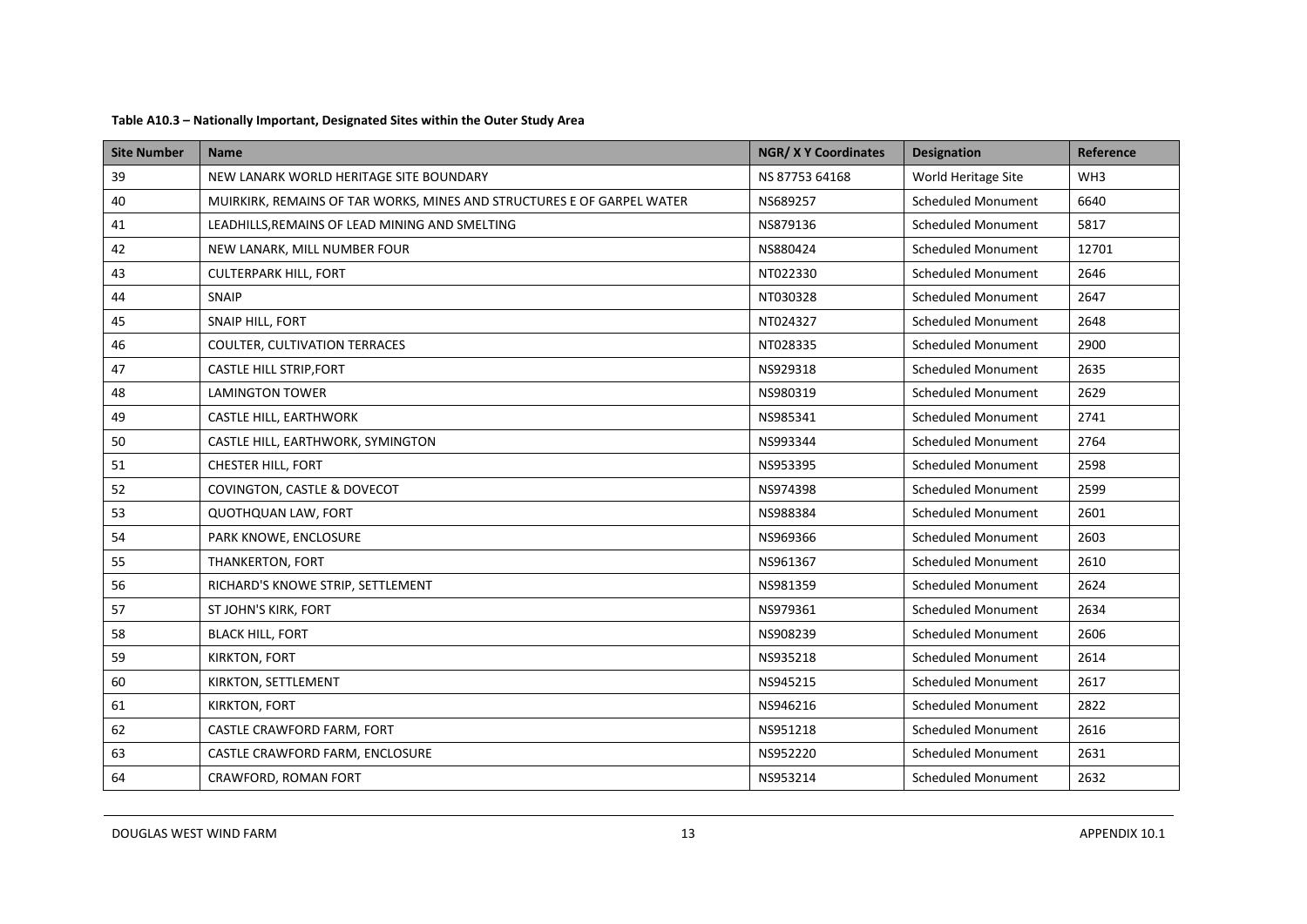| <b>Site Number</b> | <b>Name</b>                                            | <b>NGR/ X Y Coordinates</b> | <b>Designation</b>        | Reference |
|--------------------|--------------------------------------------------------|-----------------------------|---------------------------|-----------|
| 65                 | CRAWFORD CASTLE OR LINDSAY TOWER                       | NS954213                    | <b>Scheduled Monument</b> | 2633      |
| 66                 | NORMANGILL, HENGE                                      | NS972221                    | <b>Scheduled Monument</b> | 3292      |
| 67                 | CASTLE DYKES, EARTHWORK, ROBERTON                      | NS942287                    | <b>Scheduled Monument</b> | 2596      |
| 68                 | WANDEL, ROMAN FORTLET AND CAMP                         | NS944268                    | <b>Scheduled Monument</b> | 2835      |
| 69                 | DEVONSHAW HILL, FORT                                   | NS954283                    | Scheduled Monument        | 2502      |
| 70                 | <b>BODSBERRY HILL, FORT</b>                            | NS963168                    | <b>Scheduled Monument</b> | 2605      |
| 71                 | CROOKED STONE, STANDING                                | NS723500                    | <b>Scheduled Monument</b> | 4226      |
| 72                 | DARNGABER CASTLE, MOTTE                                | NS729500                    | <b>Scheduled Monument</b> | 4241      |
| 73                 | <b>BLACKHILL, BARROW</b>                               | NS827440                    | <b>Scheduled Monument</b> | 4529      |
| 74                 | MEADOWFLATT, ENCLOSURE                                 | NS956402                    | <b>Scheduled Monument</b> | 4068      |
| 75                 | <b>GLENBUCK IRONWORKS</b>                              | NS750294                    | <b>Scheduled Monument</b> | 2931      |
| 75                 | <b>BLACKHOUSE BURN, ENCLOSURES</b>                     | NS952404                    | <b>Scheduled Monument</b> | 4063      |
| 76                 | <b>BURNBRAE, ARROW</b>                                 | NS713419                    | <b>Scheduled Monument</b> | 4298      |
| 77                 | CORNHILL, ROMAN CAMP                                   | NT019355                    | <b>Scheduled Monument</b> | 5278      |
| 78                 | WINDGATE HOUSE, BASTLE HOUSE AND ASSOCIATED STRUCTURES | NT016271                    | <b>Scheduled Monument</b> | 5257      |
| 79                 | <b>GLENCAPLE, BURNT MOUND</b>                          | NS911214                    | Scheduled Monument        | 5267      |
| 80                 | NORMANGILL RIG, PLATFORM SETTLEMENT                    | NS966215                    | <b>Scheduled Monument</b> | 4756      |
| 81                 | MIDLOCK, PLATFORM SETTLEMENT                           | NS967209                    | <b>Scheduled Monument</b> | 4757      |
| 82                 | FALL HILL, ENCLOSED CREMATION CEMETERY                 | NS963217                    | <b>Scheduled Monument</b> | 4766      |
| 83                 | HILLEND, ENCLOSURES                                    | NS943279                    | <b>Scheduled Monument</b> | 5451      |
| 84                 | GLENGEITH, SETTLEMENT, BASTLE HOUSE AND FIELD SYSTEM   | NS945166                    | <b>Scheduled Monument</b> | 4798      |
| 85                 | THIRSTONE, STONE CIRCLE                                | NS882271                    | <b>Scheduled Monument</b> | 5094      |
| 86                 | WANLOCKHEAD, REMAINS OF LEAD MINING AND SMELTING       | NS854145                    | <b>Scheduled Monument</b> | 5597      |
| 87                 | WATERHEAD, PLATFORM SETTLEMENT                         | NS888190                    | <b>Scheduled Monument</b> | 4714      |
| 88                 | CHAPELHOUSE, CHAPEL AND FARMSTEAD                      | NS634279                    | <b>Scheduled Monument</b> | 5405      |
| 89                 | OLD FOUNDRY HOLM, IRONWORKS                            | NS640269                    | <b>Scheduled Monument</b> | 5537      |
| 90                 | DUNGAVEL HILL, CAIRN                                   | NS675354                    | <b>Scheduled Monument</b> | 2848      |
| 91                 | <b>AVONDALE CASTLE</b>                                 | NS704445                    | <b>Scheduled Monument</b> | 2619      |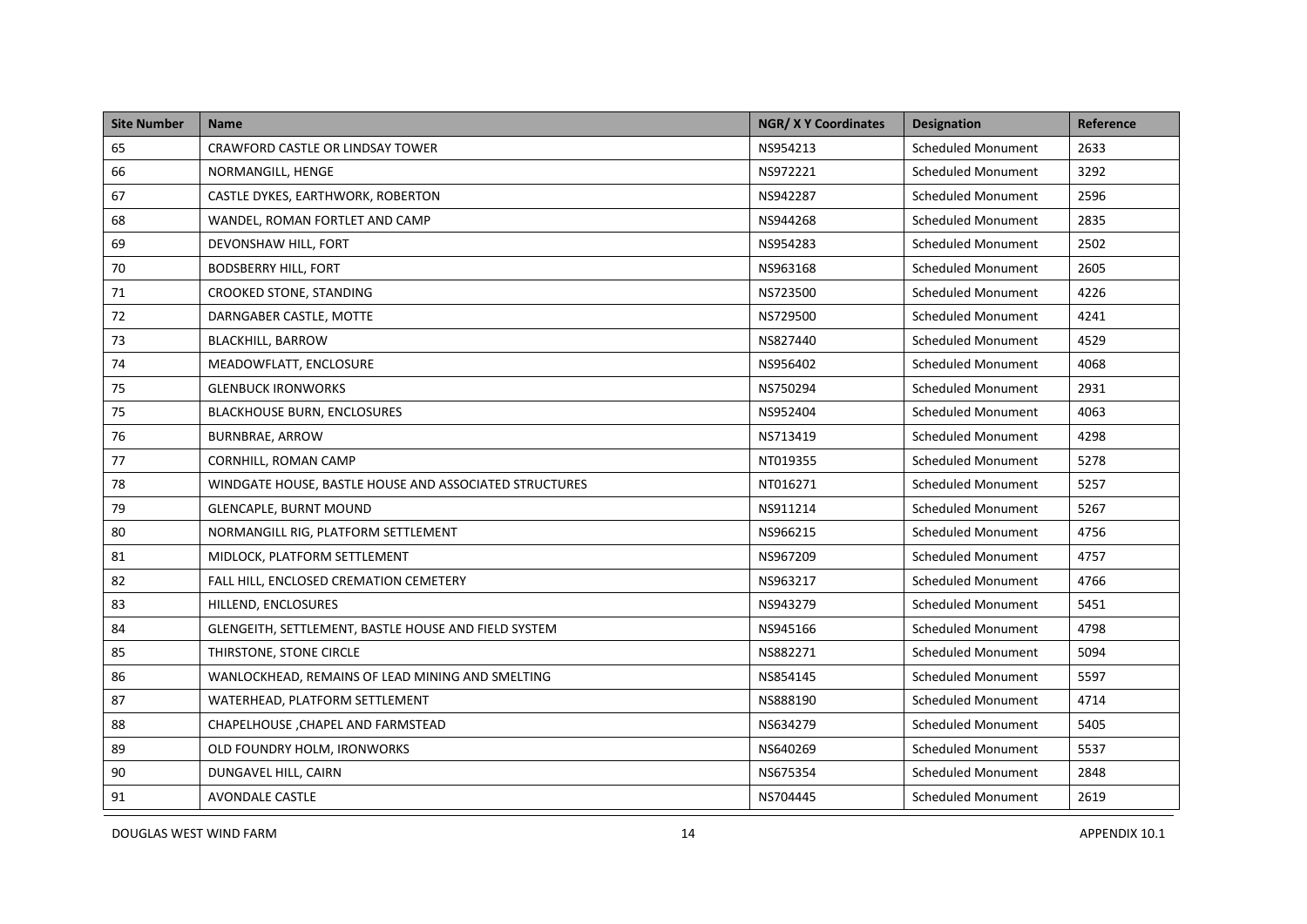| <b>Site Number</b> | <b>Name</b>                                  | <b>NGR/ X Y Coordinates</b> | <b>Designation</b>        | <b>Reference</b> |
|--------------------|----------------------------------------------|-----------------------------|---------------------------|------------------|
| 92                 | TWEEDIEHALL, MOUND                           | NS722444                    | <b>Scheduled Monument</b> | 2628             |
| 93                 | COT CASTLE, MOTTE                            | NS739456                    | <b>Scheduled Monument</b> | 2627             |
| 94                 | <b>BLACK HILL, FORT &amp; CAIRN</b>          | NS831435                    | <b>Scheduled Monument</b> | 2882             |
| 95                 | CASTLE HILL, SITE OF LANARK CASTLE           | NS879433                    | <b>Scheduled Monument</b> | 2612             |
| 96                 | CASTLE QUA, FORT                             | NS873449                    | <b>Scheduled Monument</b> | 2604             |
| 97                 | <b>CORRA CASTLE</b>                          | NS882414                    | <b>Scheduled Monument</b> | 2597             |
| 98                 | HILLHEAD, EARTHWORK                          | NS975416                    | <b>Scheduled Monument</b> | 2652             |
| 99                 | HILLHEAD, EARTHWORK 930M N OF HOMESTEAD MOAT | NS979414                    | <b>Scheduled Monument</b> | 2653             |
| 100                | DUNGAVEL HILL, CAIRN                         | NS942305                    | <b>Scheduled Monument</b> | 4261             |
| 101                | <b>BAITLAWS, CAIRN</b>                       | NS993304                    | <b>Scheduled Monument</b> | 4344             |
| 102                | TINTO CAIRN, CAIRN ON SUMMIT OF TINTO HILL   | NS953343                    | <b>Scheduled Monument</b> | 4660             |
| 103                | GLENCAPLE, PLATFORM SETTLEMENT               | NS917217                    | <b>Scheduled Monument</b> | 4249             |
| 104                | FAGYAD HILL, CAIRN                           | NS918228                    | <b>Scheduled Monument</b> | 4254             |
| 105                | LETTERSHAWS, PLATFORM SETTLEMENT             | NS909213                    | <b>Scheduled Monument</b> | 4332             |
| 106                | CRAIGHEAD, PLATFORM SETTLEMENT               | NS903241                    | <b>Scheduled Monument</b> | 4485             |
| 107                | NETHERTON, CAIRN                             | NS903247                    | <b>Scheduled Monument</b> | 4513             |
| 108                | CRAIGHEAD, BARROW AND CAIRN                  | NS907241                    | <b>Scheduled Monument</b> | 4517             |
| 109                | BOGHEAD, PLATFORM SETTLEMENT                 | NS942202                    | <b>Scheduled Monument</b> | 4603             |
| 110                | MIDLOCK, CAIRN                               | NS961218                    | <b>Scheduled Monument</b> | 4256             |
| 111                | <b>BERRIES BURN, CAIRN</b>                   | NS951221                    | <b>Scheduled Monument</b> | 4487             |
| 112                | NORMANGILL RIG, CAIRN                        | NS970215                    | <b>Scheduled Monument</b> | 4526             |
| 113                | WHELPHILL, PLATFORM SETTLEMENTS              | NS985204                    | <b>Scheduled Monument</b> | 4531             |
| 114                | COLD CHAPEL, SETTLEMENT                      | NS937251                    | <b>Scheduled Monument</b> | 4530             |
| 115                | DEVONSHAW HILL, CAIRN                        | NS961286                    | <b>Scheduled Monument</b> | 4235             |
| 116                | DEVONSHAW HILL, CAIRN                        | NS967289                    | <b>Scheduled Monument</b> | 4243             |
| 117                | <b>BROADHILL END, CAIRN</b>                  | NS992293                    | <b>Scheduled Monument</b> | 4297             |
| 118                | DEVONSHAW HILL, ENCLOSURE                    | NS962289                    | <b>Scheduled Monument</b> | 4512             |
| 119                | NORTH SHORTCLEUGH, PLATFORM SETTLEMENT       | NS942175                    | <b>Scheduled Monument</b> | 4296             |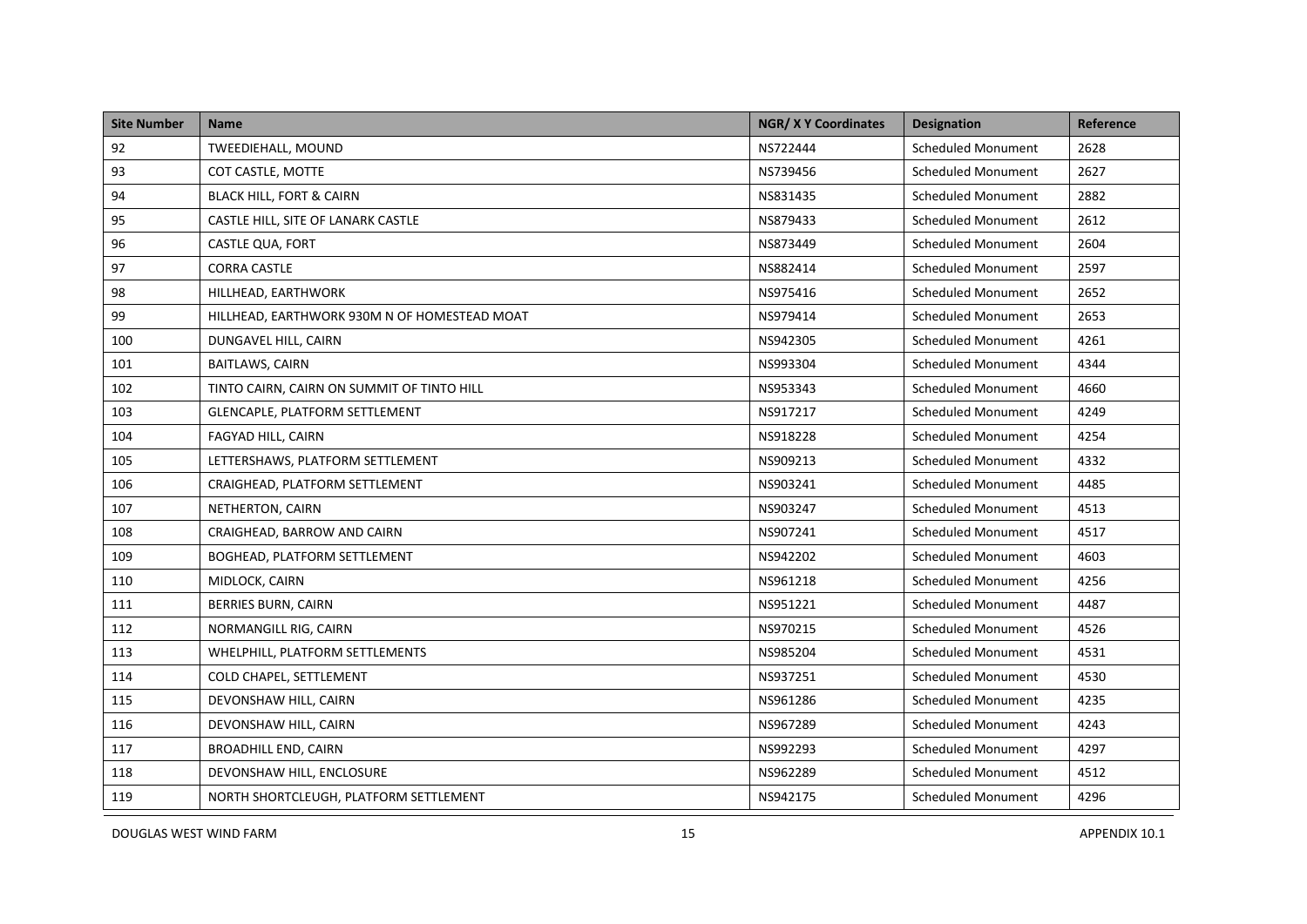| <b>Site Number</b> | <b>Name</b>                                                  | <b>NGR/ X Y Coordinates</b> | <b>Designation</b>         | Reference |
|--------------------|--------------------------------------------------------------|-----------------------------|----------------------------|-----------|
| 120                | NORTH SHORTCLEUCH, PLATFORM SETTLEMENT                       | NS939174                    | <b>Scheduled Monument</b>  | 4516      |
| 121                | STONEYBURN, PLATFORM SETTLEMENT                              | NS956192                    | <b>Scheduled Monument</b>  | 4486      |
| 123                | STONEYBURN, CAIRNS                                           | NS956191                    | <b>Scheduled Monument</b>  | 4515      |
| 124                | <b>COLLINS BURN, ENCLOSURE</b>                               | NS950186                    | <b>Scheduled Monument</b>  | 4527      |
| 125                | WILDSHAW HILL, CAIRN                                         | NS897285                    | <b>Scheduled Monument</b>  | 4511      |
| 126                | CAIRN TABLE, TWO CAIRNS                                      | NS724242                    | <b>Scheduled Monument</b>  | 4631      |
| 127                | <b>CAIRN KINNY</b>                                           | NS784214                    | <b>Scheduled Monument</b>  | 4275      |
| 128                | THE BOWER OF WANDEL, TOWER.                                  | NS951287                    | <b>Scheduled Monument</b>  | 8775      |
| 129                | AUCHENGLEN, CAIRN                                            | NS849469                    | <b>Scheduled Monument</b>  | 11235     |
| 130                | NEW LANARK, ROSEDALE STREET, TENEMENT STAIR AT 11 DOUBLE ROW | NS878426                    | <b>Scheduled Monument</b>  | 8134      |
| 131                | <b>WANLOCKHEAD BEAM ENGINE</b>                               | NS870131                    | <b>Scheduled Monument</b>  | 24774     |
| 132                | <b>CRAIGNETHAN CASTLE</b>                                    | NS815463                    | <b>Scheduled Monument</b>  | 24547     |
| 134                | COULTER MOTTE, MOTTE, WOLFCLYDE                              | NT018362                    | <b>Scheduled Monument</b>  | 24546     |
| 135                | CRAIGHEAD MILL, LESMAHAGOW                                   | NS815407                    | <b>Scheduled Monument</b>  | 3907      |
| 136                | CASTLEDYKES, ROMAN CAMPS                                     | NS923446                    | <b>Scheduled Monument</b>  | 3825      |
| 137                | HYNDFORD HOUSE, CRANNOG                                      | NS906418                    | <b>Scheduled Monument</b>  | 2595      |
| 138                | ABINGTON, MOTTE & BAILEY                                     | NS932249                    | <b>Scheduled Monument</b>  | 2609      |
| 139                | COLLIELAW WOOD, ROMAN ROAD                                   | NS900469                    | <b>Scheduled Monument</b>  | 11528     |
| 140                | CARSTAIRS MAINS, ROMAN TEMPORARY CAMP                        | NS947443                    | <b>Scheduled Monument</b>  | 11200     |
| 141                | ARBORY HILL, FORT                                            | NS944238                    | <b>Scheduled Monument</b>  | 264       |
| 142                | ORCHARD, CROSS SOCKET                                        | NS781127                    | <b>Scheduled Monument</b>  | 679       |
| 143                | HALLBAR TOWER, BARMKIN                                       | NS839471                    | <b>Scheduled Monument</b>  | 1148      |
| 144                | CARNWATH GOLF COURSE, MOTTE                                  | NS974466                    | <b>Scheduled Monument</b>  | 1145      |
| 145                | CASTLEDYKES, ROMAN FORT, CORBIEHALL                          | NS928442                    | <b>Scheduled Monument</b>  | 1139      |
| 146                | LANARK, ST KENTIGERN'S CHURCH IN ST KENTIGERN'S CHURCHYARD   | NS887432                    | <b>Scheduled Monument</b>  | 1144      |
| 147                | Camp Wood, Roman camp                                        | NS911461                    | <b>Scheduled Monument</b>  | 1138      |
| 148                | NEW LANARK, MILL NUMBER ONE                                  | 287950,642556               | Listed Building (A-Listed) | LB: 598   |
| 149                | NEW LANARK, NEW LANARK ROAD, 2 BRAXFIELD ROW                 | 287878,642720               | Listed Building (A-Listed) | LB: 607   |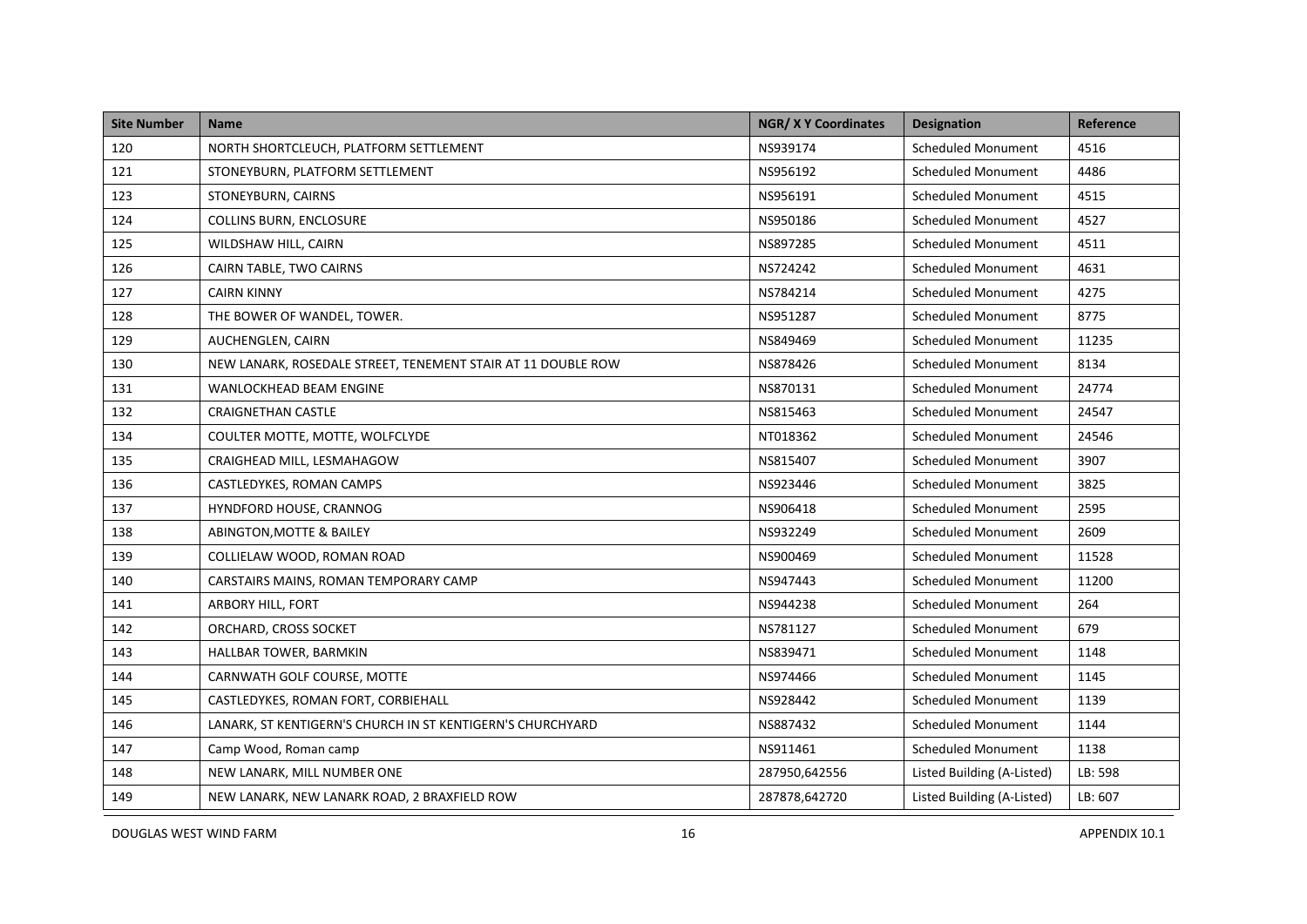| <b>Site Number</b> | <b>Name</b>                                                    | <b>NGR/ X Y Coordinates</b> | <b>Designation</b>         | Reference |
|--------------------|----------------------------------------------------------------|-----------------------------|----------------------------|-----------|
| 150                | NEW LANARK, ROSEDALE STREET, 6 LONG ROW                        | 287892,642685               | Listed Building (A-Listed) | LB: 608   |
| 151                | NEW LANARK, ROSEDALE STREET, 11 LONG ROW                       | 287846,642708               | Listed Building (A-Listed) | LB: 609   |
| 152                | <b>COVINGTON TOWER</b>                                         | 297482,639888               | Listed Building (A-Listed) | LB: 3727  |
| 153                | LANARK, ST VINCENT PLACE, ST MARY'S R.C. CHURCH                | 288570,643510               | Listed Building (A-Listed) | LB: 4947  |
| 154                | NEW LANARK, 3 AND 6-7 CAITHNESS ROW                            | 288141,642483               | Listed Building (A-Listed) | LB: 4960  |
| 155                | NEW LANARK, CAITHNESS ROW, COUNTING HOUSE                      | 288123,642507               | Listed Building (A-Listed) | LB: 4961  |
| 156                | NEW LANARK, ROSEDALE STREET, 4 LONG ROW                        | 287913,642675               | Listed Building (A-Listed) | LB: 4962  |
| 157                | NEW LANARK, ROSEDALE STREET, 12 LONG ROW                       | 287837,642712               | Listed Building (A-Listed) | LB: 4963  |
| 158                | NEW LANARK, NEW LANARK ROAD, NEW BUILDINGS                     | 288093,642562               | Listed Building (A-Listed) | LB: 4964  |
| 159                | NEW LANARK, NEW LANARK ROAD, NURSERY BUILDINGS                 | 288117,642538               | Listed Building (A-Listed) | LB: 4965  |
| 160                | <b>CRAIGNETHAN CASTLE</b>                                      | 281618,646347               | Listed Building (A-Listed) | LB: 7535  |
| 161                | COVINGTON PARISH CHURCH, CHURCHYARD                            | 297489,639743               | Listed Building (A-Listed) | LB: 7710  |
| 162                | COVINGTON TOWER, DOVECOT                                       | 297522,639937               | Listed Building (A-Listed) | LB: 8069  |
| 163                | FALLS OF CLYDE, STONEBYRES POWER STATION WITH TANK AND PIPES   | 285020,644158               | Listed Building (A-Listed) | LB: 8547  |
| 164                | LANARK, 70 ST VINCENT PLACE, ST MARY'S R.C. CHURCH, PRESBYTERY | 288599,643511               | Listed Building (A-Listed) | LB: 9218  |
| 165                | NEW LANARK, NEW LANARK ROAD, NEW LANARK CHURCH                 | 288014,642650               | Listed Building (A-Listed) | LB: 9230  |
| 166                | NEW LANARK, NEW LANARK ROAD, 1 BRAXFIELD ROW                   | 287887,642713               | Listed Building (A-Listed) | LB: 9231  |
| 167                | NEW LANARK, NEW LANARK ROAD, 3 BRAXFIELD ROW                   | 287874,642725               | Listed Building (A-Listed) | LB: 9232  |
| 168                | <b>CORRA CASTLE</b>                                            | 288229,641410               | Listed Building (A-Listed) | LB: 11768 |
| 169                | NEW LANARK, MILL NUMBER THREE WITH TURBINE HOUSE               | 288009,642516               | Listed Building (A-Listed) | LB: 13505 |
| 170                | NEW LANARK, ENGINEER'S SHOP                                    | 288115,642353               | Listed Building (A-Listed) | LB: 13506 |
| 171                | NEW LANARK, ROSEDALE STREET, 8 LONG ROW                        | 287869,642694               | Listed Building (A-Listed) | LB: 13520 |
| 172                | NEW LANARK, ROSEDALE STREET, 9 LONG ROW                        | 287863,642699               | Listed Building (A-Listed) | LB: 13521 |
| 173                | NEW LANARK, ROSEDALE STREET, 13 LONG ROW                       | 287827,642717               | Listed Building (A-Listed) | LB: 13522 |
| 174                | NEW LANARK, NEW LANARK ROAD, NEW BUILDINGS                     | 288079,642575               | Listed Building (A-Listed) | LB: 13523 |
| 175                | NEW LANARK, NEW LANARK ROAD, NEW BUILDINGS                     | 288062,642591               | Listed Building (A-Listed) | LB: 13524 |
| 176                | CARLUKE, CHAPEL STREET, HIGH MILL                              | 284935,650778               | Listed Building (A-Listed) | LB: 16547 |
| 177                | NEW LANARK, NEW LANARK ROAD, 7 BRAXFIELD ROW                   | 287842,642752               | Listed Building (A-Listed) | LB: 17693 |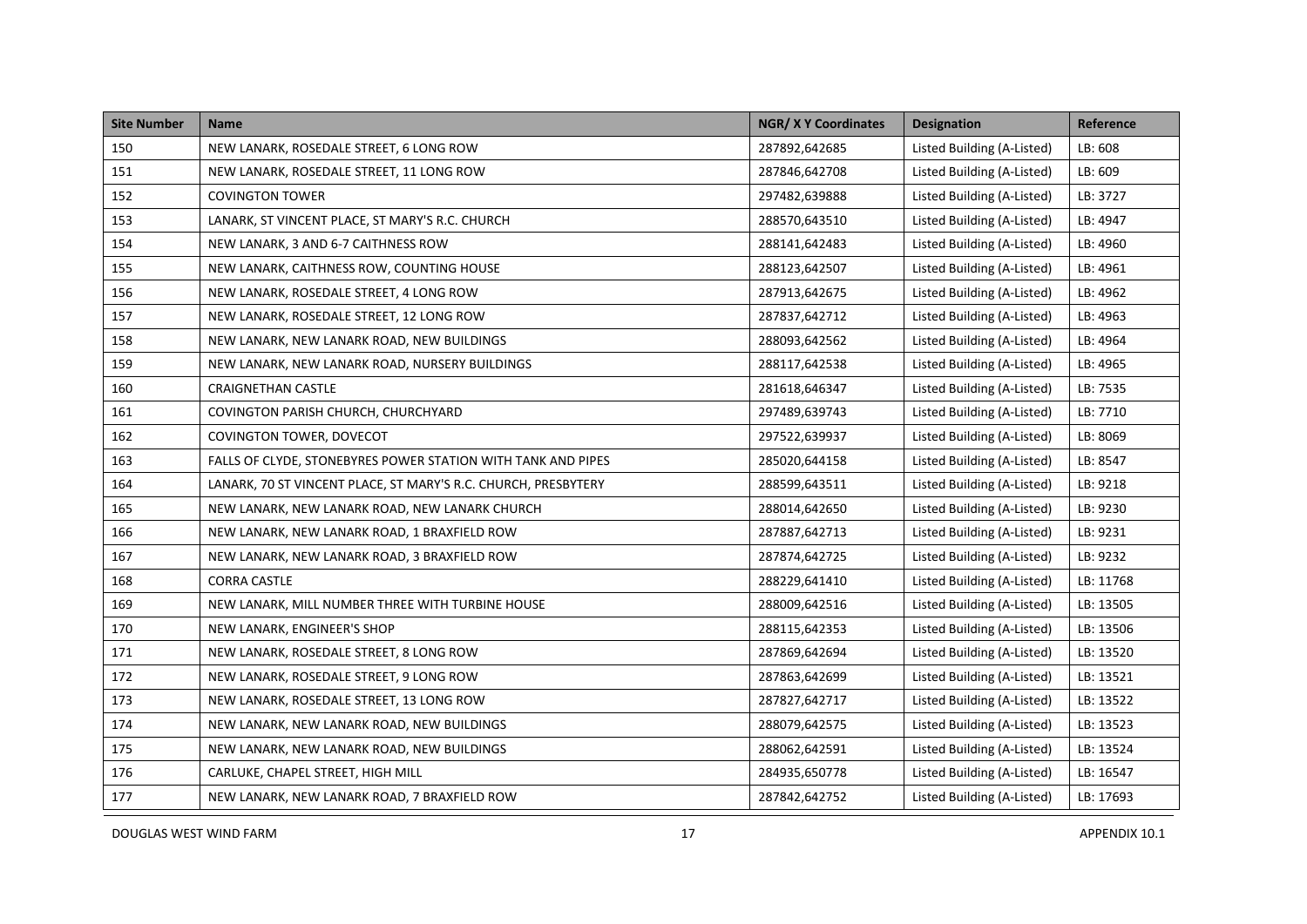| <b>Site Number</b> | <b>Name</b>                                                      | <b>NGR/ X Y Coordinates</b> | <b>Designation</b>         | Reference |
|--------------------|------------------------------------------------------------------|-----------------------------|----------------------------|-----------|
| 178                | NEW LANARK, 9-10 AND 13 CAITHNESS ROW                            | 288158,642445               | Listed Building (A-Listed) | LB: 17694 |
| 179                | NEW LANARK, ROSEDALE STREET, 3-4 DOUBLE ROW                      | 287952,642631               | Listed Building (A-Listed) | LB: 17695 |
| 180                | NEW LANARK, ROSEDALE STREET, 2 LONG ROW                          | 287927,642667               | Listed Building (A-Listed) | LB: 17696 |
| 181                | NEW LANARK, NEW LANARK ROAD, NEW BUILDINGS                       | 288047,642603               | Listed Building (A-Listed) | LB: 17697 |
| 182                | NEW LANARK, NEW LANARK ROAD, NURSERY BUILDINGS                   | 288105,642545               | Listed Building (A-Listed) | LB: 17698 |
| 183                | FALLS OF CLYDE, STONEBYRES POWER STATION WEIR AND BRIDGE         | 285507,644025               | Listed Building (A-Listed) | LB: 21354 |
| 184                | FALLS OF CLYDE, BONNINGTON POWER STATION                         | 285507,644025               | Listed Building (A-Listed) | LB: 21355 |
| 185                | FALLS OF CLYDE, WEIR AND BRIDGE                                  | 288335,641428               | Listed Building (A-Listed) | LB: 21356 |
| 186                | NEW LANARK, RETORT HOUSE, CHIMNEY                                | 288090,642282               | Listed Building (A-Listed) | LB: 22021 |
| 187                | NEW LANARK, ROSEDALE STREET, 13-14 DOUBLE ROW                    | 287893,642661               | Listed Building (A-Listed) | LB: 22033 |
| 188                | NEW LANARK, ROSEDALE STREET, 17-18 DOUBLE ROW                    | 287872,642671               | Listed Building (A-Listed) | LB: 22034 |
| 189                | NEW LANARK, 5 - 7 ROSEDALE STREET, DAVID DALE'S HOUSE, EAST WING | 288002,642606               | Listed Building (A-Listed) | LB: 22035 |
| 190                | WANLOCKHEAD, LIBRARY                                             | 287389,612987               | Listed Building (A-Listed) | LB: 23843 |
| 191                | CAMBUSNETHAN HOUSE                                               | 278064,653052               | Listed Building (A-Listed) | LB: 25233 |
| 192                | FALLS OF CLYDE, TANK                                             | 288496,641445               | Listed Building (A-Listed) | LB: 25578 |
| 193                | NEW LANARK, RIVER CLYDE, WEIR                                    | 288116,642077               | Listed Building (A-Listed) | LB: 25692 |
| 194                | NEW LANARK, 1-2 AND 5 CAITHNESS ROW                              | 288130,642492               | Listed Building (A-Listed) | LB: 26244 |
| 195                | NEW LANARK, 16 CAITHNESS ROW                                     | 288170,642423               | Listed Building (A-Listed) | LB: 26245 |
| 196                | NEW LANARK, ROSEDALE STREET, 5-6 DOUBLE ROW                      | 287940,642636               | Listed Building (A-Listed) | LB: 26246 |
| 197                | NEW LANARK, ROSEDALE STREET, 19-20 DOUBLE ROW                    | 287862,642675               | Listed Building (A-Listed) | LB: 26247 |
| 198                | CANDERSIDE, CANDER WATER, CANDERSIDE BRIDGE                      | 276547,647435               | Listed Building (A-Listed) | LB: 28885 |
| 199                | DALSERF VILLAGE, KIRK ROAD, DALSERF PARISH CHURCH AND CHURCHYARD | 279979,650712               | Listed Building (A-Listed) | LB: 28965 |
| 200                | <b>TOWER OF HALLBAR</b>                                          | 283930,647130               | Listed Building (A-Listed) | LB: 29298 |
| 201                | NEW LANARK, MILL NUMBER TWO                                      | 287982,642532               | Listed Building (A-Listed) | LB: 30458 |
| 202                | NEW LANARK, NEW LANARK ROAD, 4 BRAXFIELD ROW                     | 287866,642732               | Listed Building (A-Listed) | LB: 30471 |
| 203                | NEW LANARK, NEW LANARK ROAD, 9 BRAXFIELD ROW                     | 287825,642765               | Listed Building (A-Listed) | LB: 30472 |
| 204                | NEW LANARK, 12 CAITHNESS ROW                                     | 288157,642448               | Listed Building (A-Listed) | LB: 30473 |
| 205                | NEW LANARK, ROSEDALE STREET, 7 LONG ROW                          | 287884,642689               | Listed Building (A-Listed) | LB: 30474 |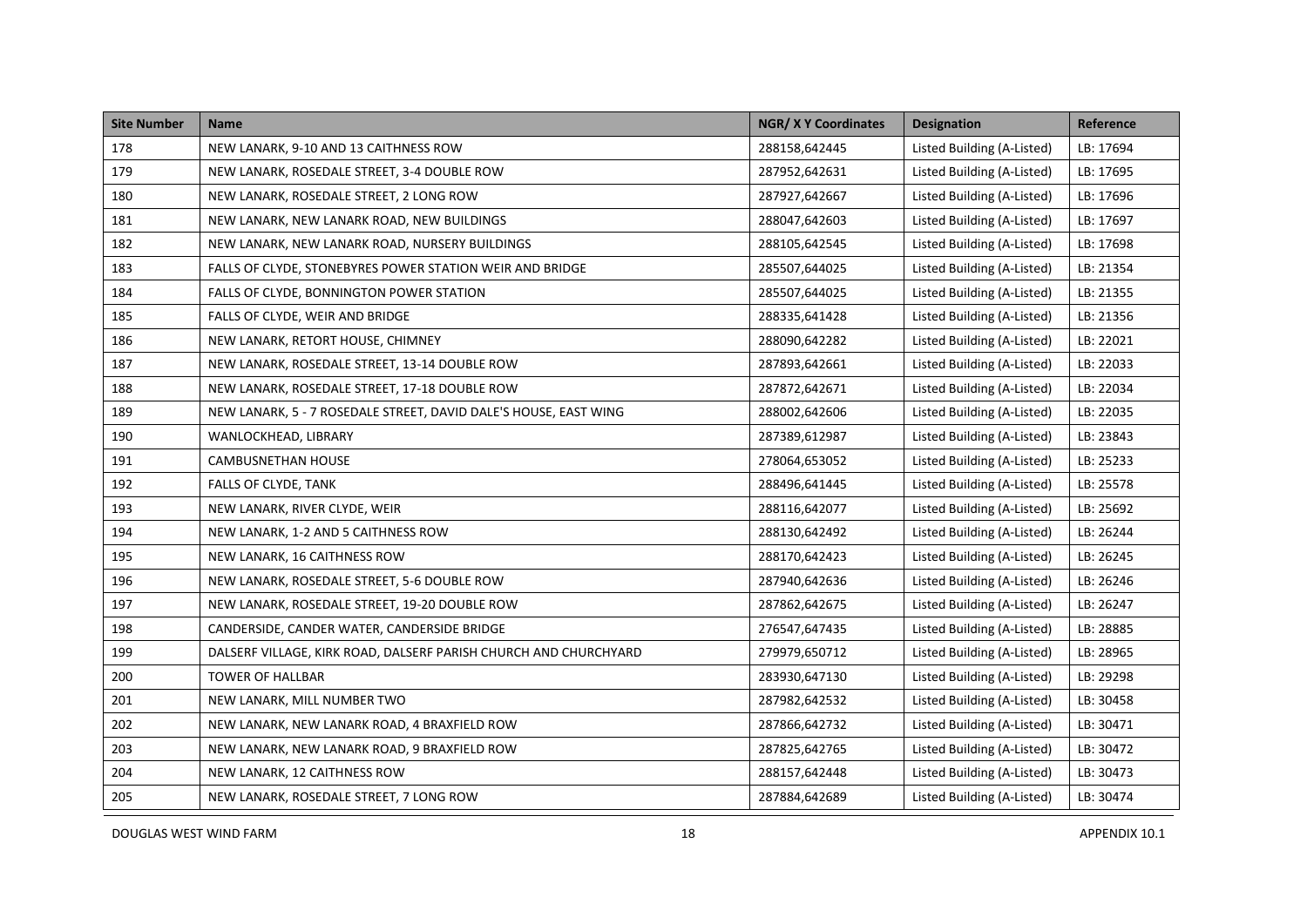| <b>Site Number</b> | <b>Name</b>                                                      | <b>NGR/ X Y Coordinates</b> | <b>Designation</b>         | Reference |
|--------------------|------------------------------------------------------------------|-----------------------------|----------------------------|-----------|
| 206                | NEW LANARK, NEW LANARK ROAD, NEW BUILDINGS                       | 288086,642569               | Listed Building (A-Listed) | LB: 30475 |
| 207                | NEW LANARK, NEW LANARK ROAD, NURSERY BUILDINGS                   | 288104,642552               | Listed Building (A-Listed) | LB: 30476 |
| 208                | NEW LANARK, 3 ROSEDALE STREET, ROBERT OWEN'S HOUSE               | 288025,642594               | Listed Building (A-Listed) | LB: 30477 |
| 209                | <b>JERVISWOOD</b>                                                | 288376,645514               | Listed Building (A-Listed) | LB: 32672 |
| 210                | <b>BONNINGTON PARK, PAVILION</b>                                 | 288486,641473               | Listed Building (A-Listed) | LB: 32673 |
| 211                | <b>COREHOUSE</b>                                                 | 288227,641580               | Listed Building (A-Listed) | LB: 33077 |
| 212                | FALLS OF CLYDE, BONNINGTON POWER STATION                         | 288398,641665               | Listed Building (A-Listed) | LB: 34037 |
| 213                | NEW LANARK, DYEWORKS                                             | 288096,642347               | Listed Building (A-Listed) | LB: 34696 |
| 214                | LANARK, HYNDFORD ROAD, CEMETERY CHAPEL                           | 288875,643193               | Listed Building (A-Listed) | LB: 34709 |
| 215                | NEW LANARK, 11 AND 14-15 CAITHNESS ROW                           | 288164,642434               | Listed Building (A-Listed) | LB: 34711 |
| 216                | NEW LANARK, NEW LANARK ROAD, NEW BUILDINGS                       | 288053,642600               | Listed Building (A-Listed) | LB: 34712 |
| 217                | NEW LANARK, WATER HOUSES                                         | 287938,642530               | Listed Building (A-Listed) | LB: 37858 |
| 218                | NEW LANARK, THE SCHOOL                                           | 288104,642432               | Listed Building (A-Listed) | LB: 38915 |
| 219                | LANARK, ST VINCENT PLACE, ST MARY'S R.C. CHURCH, HALL            | 288560,643549               | Listed Building (A-Listed) | LB: 38916 |
| 220                | <b>CLYDESHOLM BRIDGE</b>                                         | 286872,643918               | Listed Building (A-Listed) | LB: 38928 |
| 221                | NEW LANARK, ROSEDALE STREET, 9-10 DOUBLE ROW                     | 287911,642650               | Listed Building (A-Listed) | LB: 38929 |
| 222                | NEW LANARK, ROSEDALE STREET, 10 LONG ROW                         | 287854,642704               | Listed Building (A-Listed) | LB: 38930 |
| 223                | NEW LANARK, NEW LANARK ROAD, NEW BUILDINGS                       | 288072,642582               | Listed Building (A-Listed) | LB: 38931 |
| 224                | NEW LANARK, 4 CAITHNESS ROW                                      | 288127,642502               | Listed Building (A-Listed) | LB: 43152 |
| 225                | NEW LANARK, ROSEDALE STREET, 15-16 DOUBLE ROW                    | 287882,642666               | Listed Building (A-Listed) | LB: 43153 |
| 226                | NEW LANARK, MILL NUMBER THREE, STEAM ENGINE HOUSE                | 288064,642516               | Listed Building (A-Listed) | LB: 47491 |
| 227                | NEW LANARK, NEW LANARK ROAD, 8 BRAXFIELD ROW                     | 287833,642759               | Listed Building (A-Listed) | LB: 47501 |
| 228                | NEW LANARK, 5-7 ROSEDALE STREET, DAVID DALE'S HOUSE              | 287992,642611               | Listed Building (A-Listed) | LB: 47502 |
| 229                | NEW LANARK, 5 - 7 ROSEDALE STREET, DAVID DALE'S HOUSE, WEST WING | 287986,642614               | Listed Building (A-Listed) | LB: 47503 |
| 230                | <b>HYNDFORD BRIDGE</b>                                           | 291479,641460               | Listed Building (A-Listed) | LB: 49628 |
| 231                | <b>BARONALD</b>                                                  | 287348,644615               | Listed Building (A-Listed) | LB: 49636 |
| 232                | MAULDSLIE CASTLE, WEST LODGE                                     | 280328,650238               | Listed Building (A-Listed) | LB: 51102 |
| 233                | NEW LANARK, NEW LANARK ROAD, 5 BRAXFIELD ROW                     | 287859,642734               | Listed Building (A-Listed) | LB: 51697 |